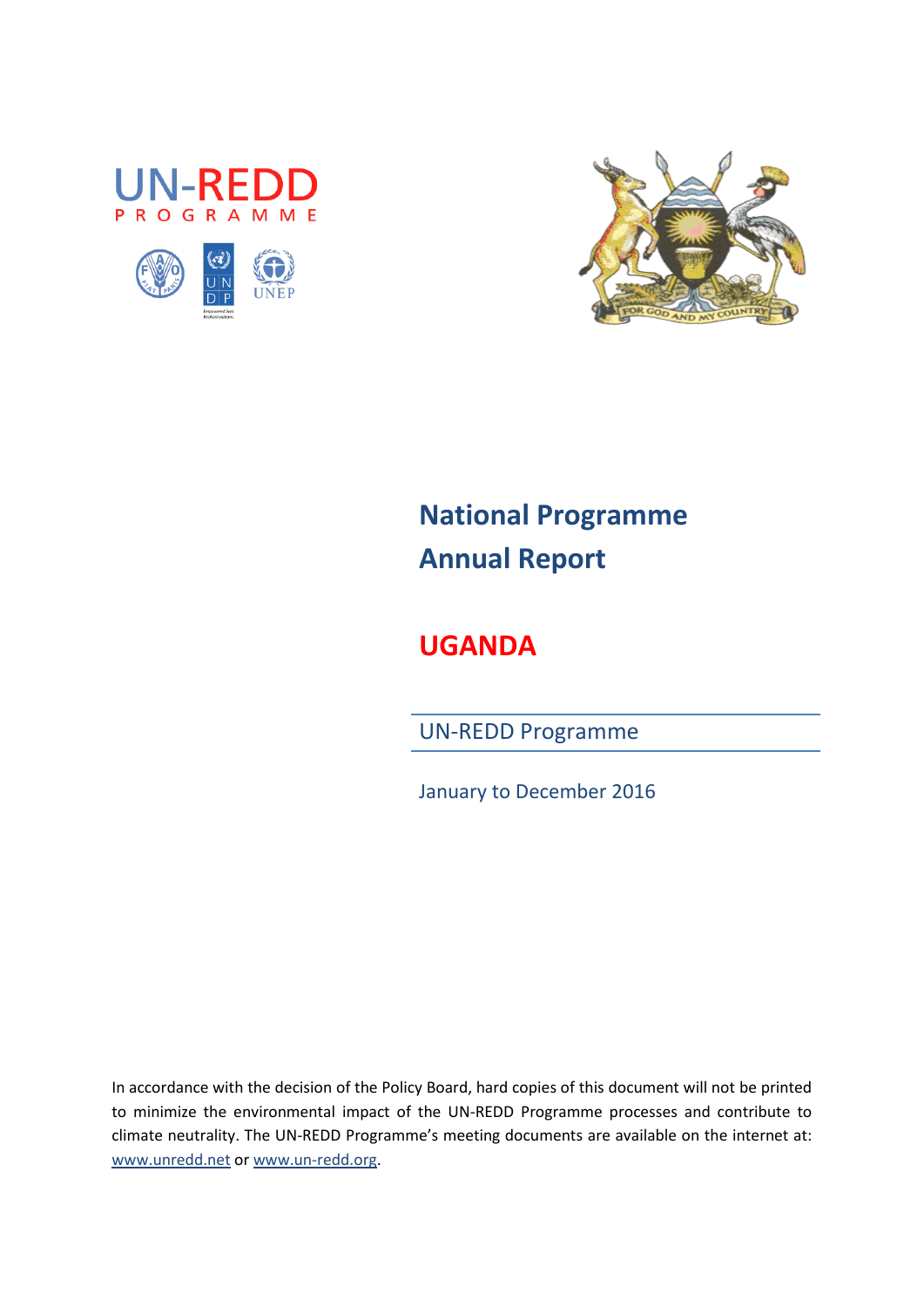## **1. Annual Report for the UN-REDD National Programmes**

The Annual Report for the National Programmes (NPs) highlights progress over the twelve month period ending 31 December (1 January-31 December). This progress is reported against the consolidated Annual Work Plan and Budget for 2016, as approved by the National Programme Steering Committee or Executive Board.

The report includes the following sections:

- 1) National Programme Identification;
- 2) Progress Reporting;
- 3) Government & Non-Government Comments;
- 4) Results Matrix;
- 5) Warsaw Framework for REDD+ and Associated UNFCCC Decisions;
- 6) Financial Delivery;
- 7) Adaptive management; and
- 8) Targeted Support.

The Annual Report for the National Programmes should be submitted to the UN-REDD Programme Secretariat [\(un-redd@un-redd.org\)](mailto:un-redd@un-redd.org) as per timeline indicated below.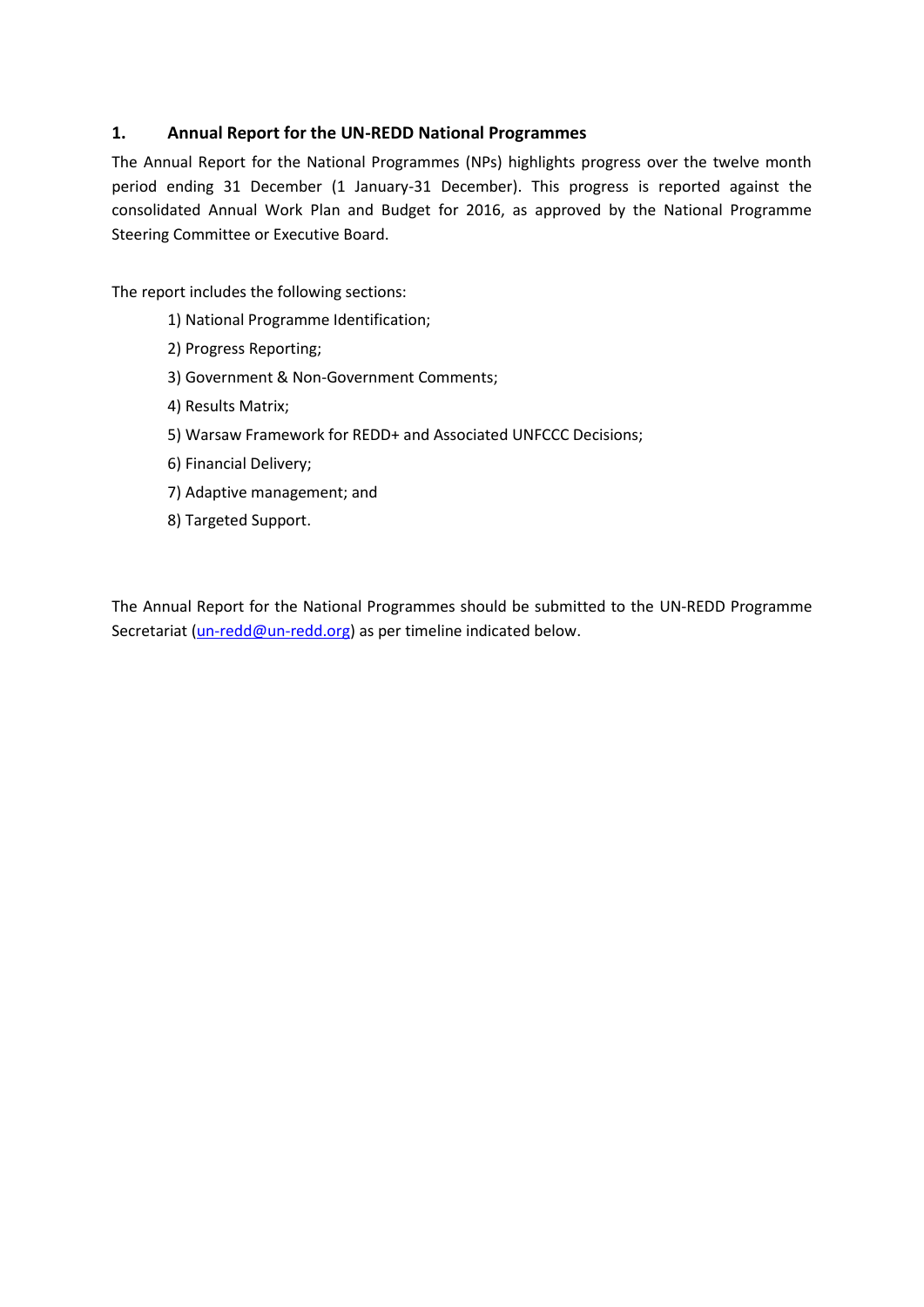## **2. National Programme Identification**

| National Programme Title    | <b>Uganda UN-REDD National Programme</b>                                                                                      |  |  |  |  |
|-----------------------------|-------------------------------------------------------------------------------------------------------------------------------|--|--|--|--|
| Implementing Partners1      | National REDD+ Secretariat in the Forest Sector Support<br>Department (FSSD) under Ministry of Water and Environment<br>(MWE) |  |  |  |  |
| Participating Organizations | FAO, UNDP and UNEP                                                                                                            |  |  |  |  |

| <b>Project Timeline</b>                  |                   |                                |                                                           |  |  |  |
|------------------------------------------|-------------------|--------------------------------|-----------------------------------------------------------|--|--|--|
| Programme Duration                       | 24 months         | Original End Date <sup>2</sup> | July 31, 2017                                             |  |  |  |
| NPD Signature Date                       | September 4, 2015 | <b>No-Cost Extension</b>       | Will<br>for<br>apply<br>extension to December<br>31, 2017 |  |  |  |
| Date of First Fund Transfer <sup>3</sup> | October 8, 2015   | <b>Current End Date</b>        | October 7, 2017                                           |  |  |  |

| Financial Summary (USD) <sup>4</sup> |                              |                          |                                     |  |  |  |  |
|--------------------------------------|------------------------------|--------------------------|-------------------------------------|--|--|--|--|
| <b>UN Agency</b>                     | Approved Programme<br>Amount |                          | <b>Cumulative Expenditures</b>      |  |  |  |  |
|                                      | Budget <sup>5</sup>          | Transferred <sup>6</sup> | up to 31 December 2016 <sup>7</sup> |  |  |  |  |
| <b>FAO</b>                           | 640,000                      | 684,800                  | 416,608                             |  |  |  |  |
| <b>UNDP</b>                          | 601,000                      | 643,070                  | 207,904                             |  |  |  |  |
| <b>UNEP</b>                          | 440,000                      | 470,800                  | 121,898                             |  |  |  |  |
| Indirect Support Cost (7%)           | 117,670                      | (incl. above)            | (incl. above)                       |  |  |  |  |
| Total                                | 1,798,670                    | 1,798,670                | 746,410                             |  |  |  |  |

| Signatures from the designated UN organizations <sup>8</sup> | Signature by the                       |                               |                                                 |
|--------------------------------------------------------------|----------------------------------------|-------------------------------|-------------------------------------------------|
| <b>FAO</b>                                                   | UNDP                                   | <b>Government Counterpart</b> |                                                 |
| Sign                                                         | Sign                                   | Sign                          | Sign                                            |
| Date and Name of Signatories in Full:                        |                                        |                               |                                                 |
| Date                                                         | Date                                   | Date                          |                                                 |
| Alhaji Jallow<br><b>Country Representative</b>               | Almaz Gebru<br><b>Country Director</b> | Mette L. Wilkie<br>Director   | Margaret A. Mwebesa<br><b>REDD+ Focal Point</b> |

 $\overline{a}$ 

<sup>1</sup> Those organizations either sub-contracted by the Project Management Unit or those organizations officially identified in the National Programme Document (NPD) as responsible for implementing a defined aspect of the project.

<sup>2</sup> The original end date as stated in the NPD.

<sup>3</sup> As reflected on the MPTF Office Gateway http://mptf.undp.org.

<sup>4</sup> The financial information reported should include indirect costs, M&E and other associated costs. The information on expenditure is unofficial. Official certified financial information is provided by the HQ of the Participating UN Organizations by 30 April and can be accessed on the MPTF Office GATEWAY [\(http://mptf.undp.org/factsheet/fund/CCF00\)](http://mptf.undp.org/factsheet/fund/CCF00).

<sup>5</sup> The total budget for the entire duration of the Programme as specified in the signed Submission Form and NPD.

<sup>6</sup> Amount transferred to the participating UN Organization from the UN-REDD Multi-Partner Trust Fund.

<sup>7</sup> The sum of commitments and disbursement

<sup>8</sup> Each UN organization is to nominate one or more focal points to sign the report. Please refer to the UN-REDD Programme Planning, Monitoring and Reporting Framework document for further guidance.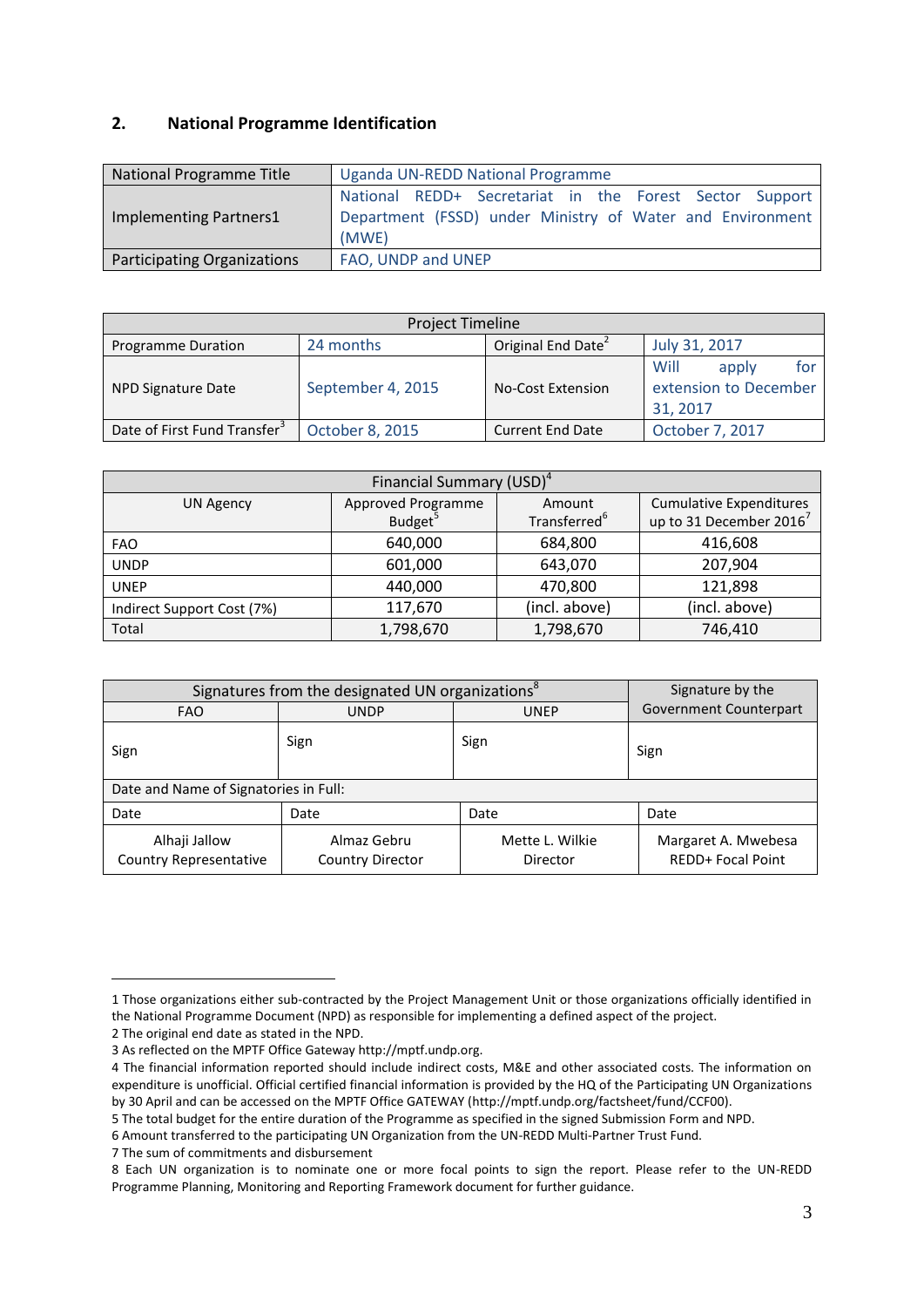## **3. Progress Reporting**

## **3.1 Achievements**

Please provide a description of key achievements made by the NP in relation to the 4 pillars of the Warsaw Framework and how the NP has supported those. [250 words for each pillar]

## **Readiness Organization and Consultation**

Uganda's UN-REDD National Programme (UN-REDD NP) document was considered at the 13<sup>th</sup> Policy Board in November 2014 in Tanzania, signed on September  $17<sup>th</sup>$  2015 and launched on October 30<sup>th</sup> 2015 with a UN-REDD grant of approximately US\$1.8 million. The current end date of the Uganda National Programme is July  $31<sup>st</sup>$  2017, but the country is in the process of applying for a no-cost extension till December 31<sup>st</sup> 2017.

Uganda's REDD+ Readiness Preparation is supported by several closely coordinated initiatives: the FCPF REDD+ Readiness grant (US\$3.6 million); the UN-REDD National Programme grant (US\$1.8 million) and the Austrian Development Cooperation (ADC) grant (Euro 650,000). This donor financing is complemented by the Government of Uganda's financing under a dedicated budget code, of US\$659,000 equivalent in FY2014/2015 and FY2015/2016, and in-kind contribution of US\$427,000 equivalent. The budget 2016/2017 includes a proposed GoU allocation of UGX 2 billion (ca 500 000 USD).

## **Contributions to developing a National REDD+ Strategy or Action Plan (NS/AP) – UNDP:**

Contributions towards the development of the strategy have been achieved in the form of ensuring that all key staff have been recruited and adequate working stations provided. Training for the National Climate Change Advisory Committee (NCCAC) was provided and the first nationally adapted national REDD+ Academy in Africa was held in July, to ensure that a wider base of stakeholders were equipped with the knowledge necessary to provide relevant feedback into the REDD+ strategy and process.

Two of the three analytical studies were commissioned in 2016, namely; SWOT analysis for reforestation potential and the community-based approaches to REDD+ in Uganda. Each of these studies are meant to provide evidence-based information into the national strategy.

One policy-level dialogue with Parliamentarians was held in October 2016 focusing on the Uganda Forest Reference Level, with more dialogues to consult on a draft national strategy to be held in 2017.

An internal mid-term review was undertaken in 21-24 November 2016 with UNDP as lead. Progress was assessed, issues identified and recommendations developed. The overall assessment is that the Programme is progressing and should be able to deliver on all outputs by end of 2017, provided a 3 month no-cost extension phase is granted, despite certain delays in the start-up of the Programme.

Coordination and synchronization of the FCPF packages delivery and initiation of complementing activities under the UN-REDD Programme was done throughout 2016 and continued efforts are being made to ensure that remaining activities are well harmonized.

## **Development of Forest Reference Emission Levels (FREL) and Forest Reference Levels (FRL) – FAO:**

The construction of the Uganda FREL/FRL was accomplished by the establishment of the 5 building blocks including; Forest definition, Data, Scale, Scope and Construction Methodology.

As of December, 31st 2015 forest definition for Uganda was finalized and technically endorsed by the methodological Task-Force (TF) and National Technical Committee (NTC). The Uganda Forest Definition was endorsed by NCCAC in November 2016 followed the methodological approach in July 2016. These were the remaining last two elements needed for the construction of Uganda's FRL.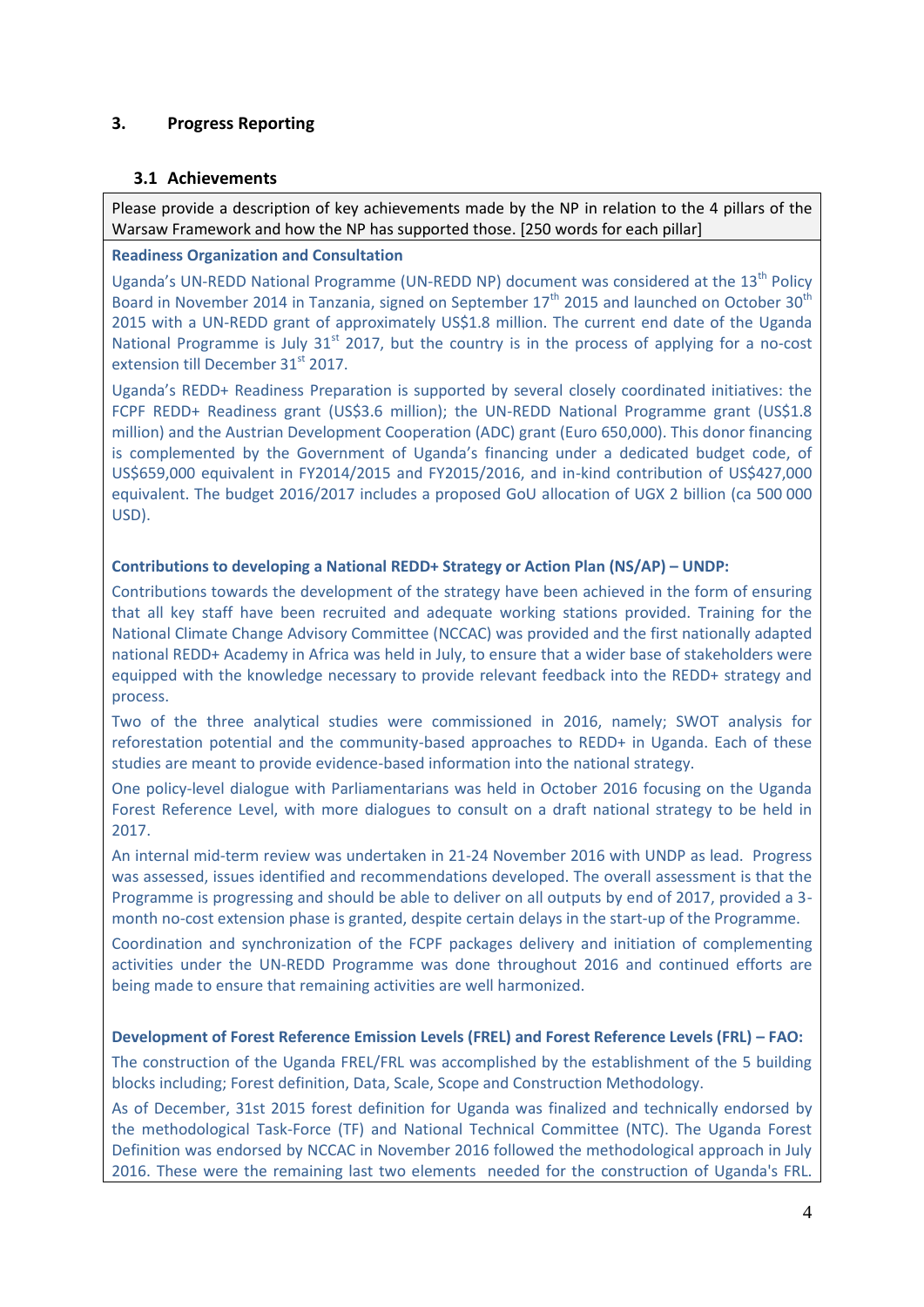With all the five elements needed for the construction of the FRL discussed and agreed upon at all levels, Uganda could finalize the construction of its initial FRL for submission to UNFCCC in January 2017.

Uganda has time series data for the year 1990, 2000, 2005 and 2015 that was used to identify hot spots and trends of land conversions over the last 25 years. However, for the construction of FRL the 2000 and 2015 data sets were used. An accuracy assessment of land conversions between 2000 and 2015 was carried out in November 2016. Emission factors (EF) were estimated for 3 out of 4 identified forest strata and a Forest Inventory is on-going to fine-tune the identified EF.

## **National Forest Monitoring Systems (NFMS) including Measurement, Reporting and Verification (MRV) – FAO:**

The National Forestry Authority (NFA) capacities to systematically monitor forest and land cover/use change (REDD+ activity data) are strengthened: The Mapping and Inventory Centre (MIC) of NFA strengthened to continue updating data on forest and land use as well as the associated emission factors. Four NFA staff trained in the use of SEPAL, Google earth engine and accuracy assessment. State of the art inventory equipment was procured and Forest inventory database upgraded.

NFA has the capacities and tools to store, update and disseminate REDD+ information: The development of a forest and land use monitoring web-portal to display REDD+ information started in 2016 and will be completed in 2017. Database management capacities were strengthened through external support and training of NFA core staff and contractual staff.

Information generated during the construction of FREL was shared with key stakeholders and used to inform the policy dialogues and the development of strategic options for REDD+ implementation.

Government of Uganda has the capacities to report on its GHG emissions from the forestry sector: NFA plays a key role in the provision of the data needed for the National Green House Gas Inventory (NGHGI). NFA's capacity towards the development of a GHG-I for the AFOLU/LULUCF sector that meets UNFCCC is continuously being improved through trainings and focused group discussions with other key sectors. Uganda's NGHGI system was launched in September 2016 with NFA as key agency for the compilation of data on land based emissions.

## **Contribution to development of the Safeguards and Safeguards Information System (SIS) – UNEP:**

Development of the Safeguards and Safeguards Information System (SIS) is mainly supported by funds availed through ADC. However, technical backstopping was provided by the UNEP-WCMC targeted support. Additional support was coming from the "UN-REDD Safeguards Coordination Group". The final design of Uganda's national and sub-national system for multiple benefits, other impacts is still on going. So far, the following progress has been achieved:

The objectives of a national and subnational system for Monitoring Multiple Benefits, other impacts, Governance and actual safeguards were defined and a road map which clearly shows the steps for development was agreed upon through stakeholder consultations. Nine out of the 20 agreed upon steps for the Safeguards development are almost complete.

Capacity building on spatial analyses of potential multiple benefits and risks from REDD+; as well as progress in linking biodiversity and ecosystem-based multiple benefits of REDD+ assessments to REDD+ Strategy preparation and decision-making processes at national and subnational levels was done and completed. In 2016, a third one-week-long capacity building session on spatial analyses of potential multiple benefits and risks from REDD+ were undertaken with all the REDD+ technical teams with technical support from UNEP (through World Conservation Monitoring Centre) covering several technical areas.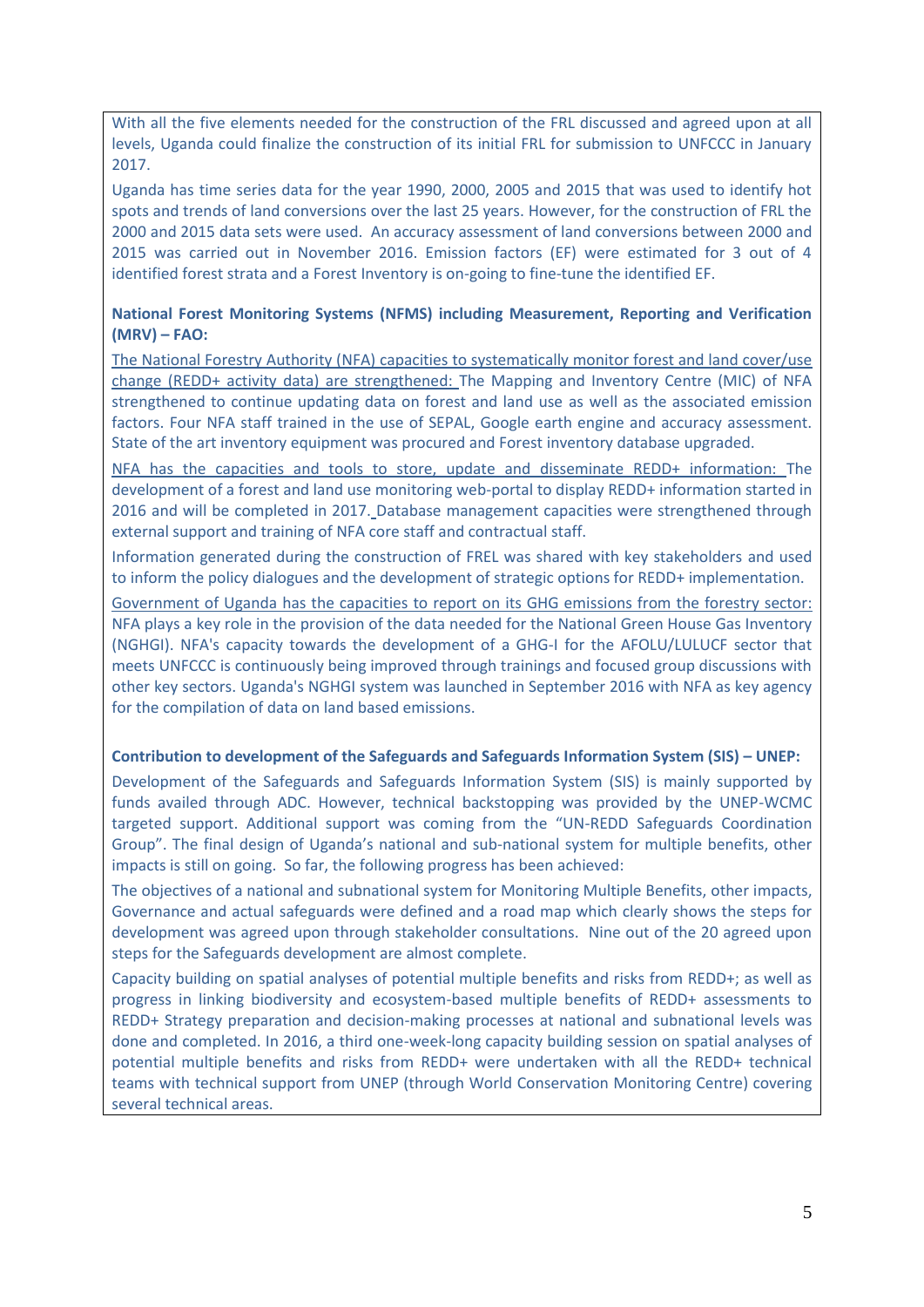## **3.2 Challenges and solutions**

Please provide a summary of the challenges faced and solutions put in place to address them. These could be of any nature, operational, good procedure, unsuccessful process that other countries could benefit from. [150 words]

## **Challenges:**

The challenges the Uganda National UN-REDD Programme faced during 2016 can be grouped into in three broad categories:

*Multi-Donor Dynamics***:** Having three supporting programs (FCPF, ADC and UN-REDD) came with its own complexities as each funding source has its own objectives, accounting and reporting procedures. Efforts are made to streamline these to the degree possible. Additionally, the coordination processes amongst the 3 UN-REDD agencies themselves in Uganda means that the processes take some time.

*National and Technical Capacities***:** Due to limited number of Government Officers in the REDD+ Secretariat who are working full-time on the REDD+ work, the National team has to share their available time amongst FCPF, UN-REDD, ADC and Forest Investment Program (FIP) leading to delays on the implementation of the programme. Secondly, delays in delivery of R-PP products supported by the FCPF that were and are required for action under Outcome 1 and 3 of the UN-REDD national programme, implied that policy dialogues at national level and subnational level could not progress as planned. Further, a lack of a systematic approach for giving feedback to the work products submitted by Consultants has led to delays in the completion of some of the analytical studies.

**Bureaucratic Processes:** Procurement and contracting of staff is lengthy within the UN Agencies which has led to delayed implementation of program activities. The GoU procurement processes also takes long especially on the multilateral arrangements.

Finally, the process for signing the NP document was delayed due to changes in protocol procedures within the GoU.

## **Solutions:**

The following solutions have been suggested to address the identified challenges:

*No-cost Extension*: At the time of the National Programme design, insufficient attention was paid to the unexpected challenges linked to lengthy procurement and staff recruitment procedures, especially for UNDP and UNEP. This resulted in delays to effectively start the analytical work. For the UN-REDD Programme to successfully accomplish its activities and obligations, the IMTR recommends to extend the Programme by 3 months (i.e. from October – December 2017). This no-cost extension will help the UN-REDD Programme complete the policy work at national level, stakeholder engagement at subnational level as well as technical assessments and studies.

*Harmonization of work plans***:** The REDD+ environment in Uganda is increasingly attracting additional actors involved in different streams of work. Attempt to harmonize work plans and associated budgets have been made, especially between the UN-REDD Agencies and FCPF.

*Strengthening human resource capacity***:** The strengthening of the human resource capacity of the Ministry of Water and Environment to manage the REDD+ readiness process has been central to the achievements realised so far. This will remain crucial for the completion of the readiness phase moving into the implementation phase, hence special focus will be put on devising means of retaining the expertise built so far as well as ensuring that REDD+ responsibilities are mainstreamed into relevant Government structures.

*Revising and strengthening relevance of outcomes/deliverables*: The following deliverables have been affected by the delays and are therefore being realigned to render them more relevant and avoid duplication: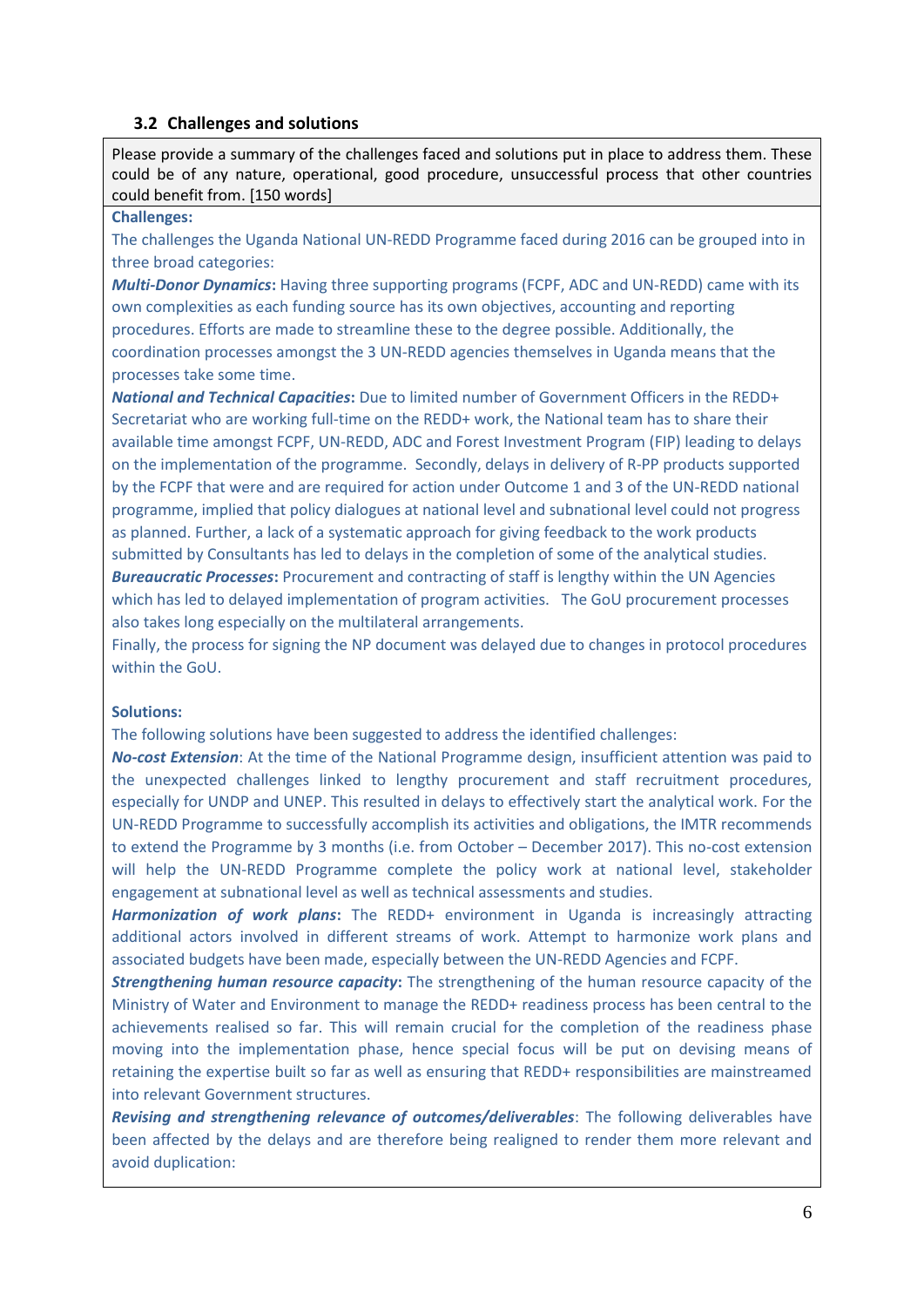- i. Re-design the Terms of Reference (ToRs) for the study on "Economic valuation of Uganda forests and its contribution to the national economy" to focus producing a "National Forest Accounting System" which will ensure support by national policy and decision makers.
- ii. Re-design the scope and arrangement for implementing activities under output 3.2 (*Subnational stakeholders effectively engaged through consultations and capacity building for the sustainable implementation of the REDD+ national strategy*) to enhance complementarity with on-going FPCF work on stakeholder engagement and REDD+ process.
- iii. Re-design scope of activities under output 3.3 (*Subnational REDD+ implementation strategy\* prepared and fed into the REDD+ national strategy development process*) and shift focus from developing a sub-national REDD+ strategy to developing a roadmap for sub-national implementation.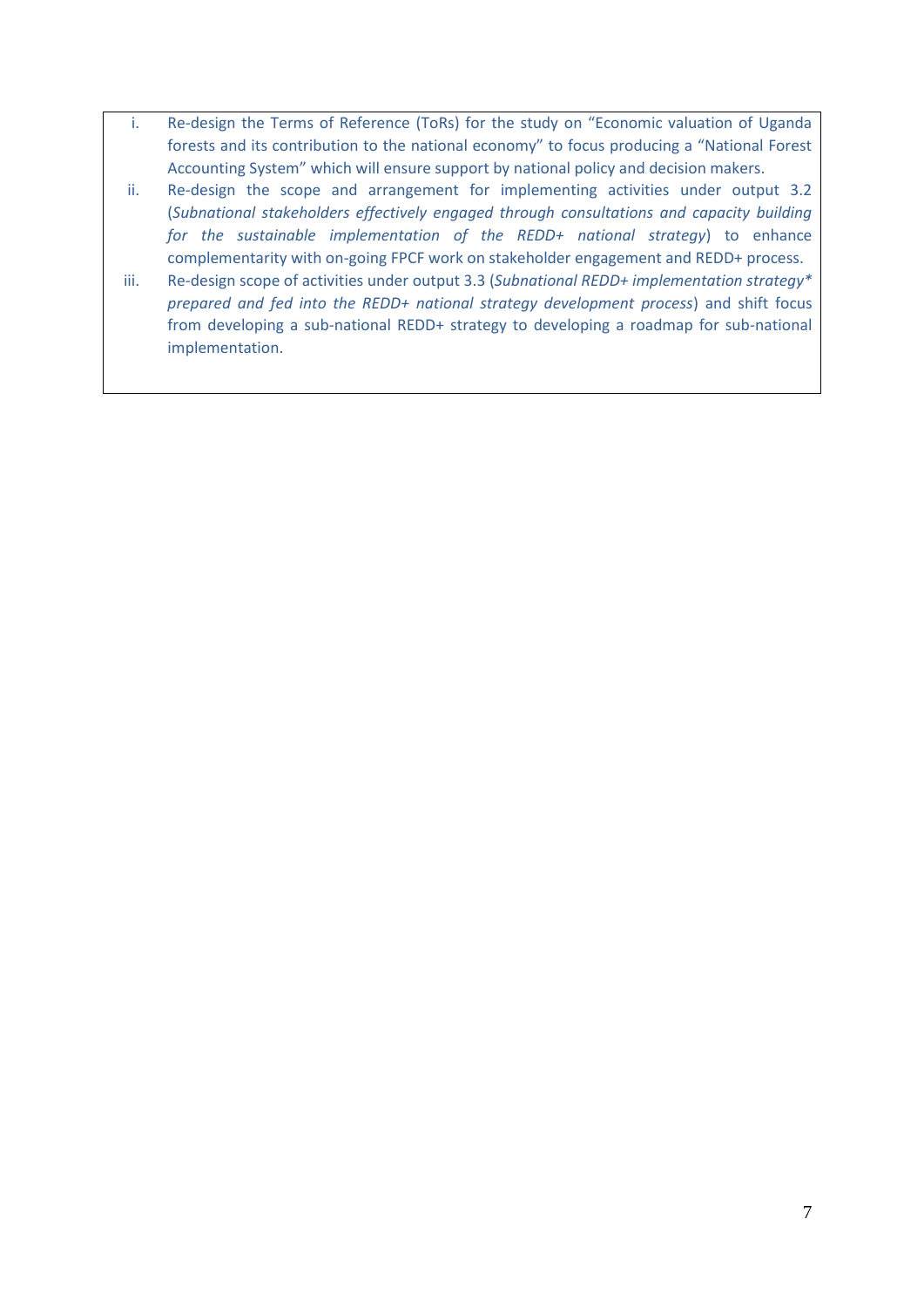## **4. Government & Non-Government Comments**

This section provides the opportunity to capture government and civil society perspectives and provide additional or complementary information.

## **4.1 Government Comments**

Government counterparts to provide their perspective and additional complementary information not included in the overall progress assessment. [500 words]

The 2016 calendar year has been very productive with respect to the progress made in the national REDD+ programme. The UN-REDD Programme Partners made good progress in their areas of support expertise and evidence is provided by the findings of the Uganda UN-REDD NP MTR.

The government of Uganda genuinely appreciates (1) the UN-REDD supported multi-sector dialogue initiatives (UNDP component) and looks forward to continuing them to completion in the 2017 period; (2) the fact that UN-REDD helped in augmenting the architecture design ideas for both the NFMS and the SIS (FAO component); and (3) the flexibility in adjusting the outputs to target indigenous/local forest dependent communities and proceed to prepare genuine platforms which full and effective participation will spring from; and willingness to support making a case for environmental forest accounts (UNEP component). The government of Uganda also acknowledges the global UN-REDD support from the UNEP-WCMC and the "UN-REDD Safeguards Coordination Group" for supporting the safeguards process

The government looks forward to a busy but extremely focused year of UN-REDD NP activity implementation during the 2017 calendar year and seeks for (1) continued inter-agency collaboration and coordination to deliver as one; (2) expedited establishment of the land use monitoring web-portal to display REDD+ information as part of the greater national forest monitoring system; (3) continued support with the national SIS; and (4) systematic support to the completion of the REDD+ strategy that meets national and international requirements for implementation and support respectively.

## **4.2 Non-Government Comments**

Civil society stakeholders to provide their perspective and additional complementary information (Please request a summary from existing stakeholder committees or platforms). [500 words]

Stakeholder input was not sought. This is because the process of stakeholder representation has not been institutionalized to the level of providing fully informed contribution to an annual report.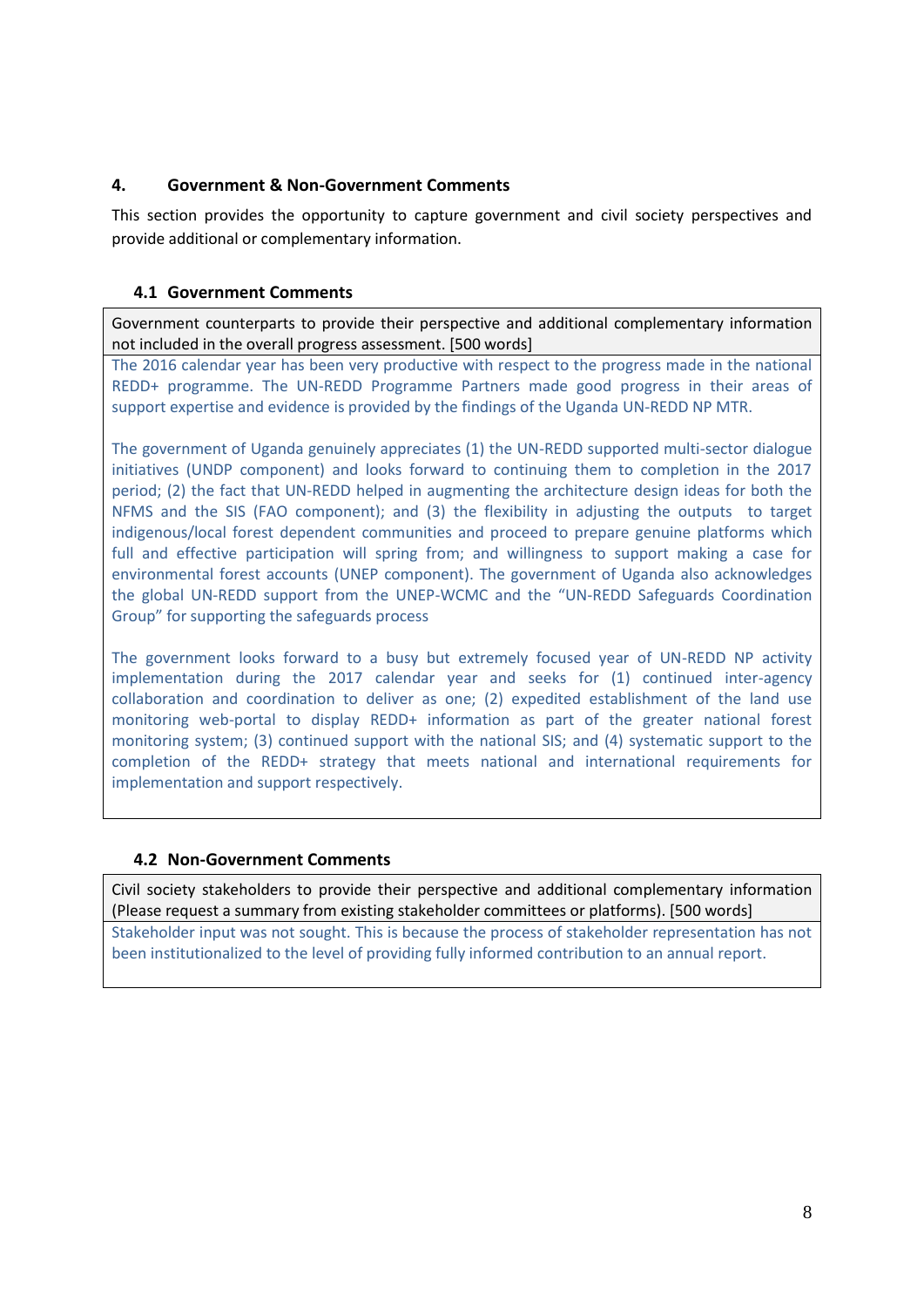## **5. Results Matrix**

**Outcome 1: A transformational national REDD+ strategy is designed through substantial multi-sectorial technical and policy dialogue, including robust policy options and measures, mainstreamed and anchored in national development vision, planning and framework - UNDP**

| l Outcome Achieved: | I On track to achieving this outcome; | Expected minor delavs        | $\Box$ Expected significant delays    |  |
|---------------------|---------------------------------------|------------------------------|---------------------------------------|--|
|                     |                                       | Corrective measures in place | $\sqcup$ Corrective measures in place |  |

Progress towards Outcome: The progress towards the delivery of this output was slowed due to the delays in the recruitment process of the staff for the UNDP component. The International Technical Specialist was only recruited with a start date of 1<sup>st</sup> October. A National Technical Advisor has been in place since September 2015, while the National Technical Assistant started in June 2016. All contribute to the National Strategy development through on-site technical backstopping as well as coordination and support to finance and administration. Therefore, the last of 2016 saw an improvement in the delivery in terms of addressing the major challenge of limited human resources and technical capacities for technical backstopping to the REDD+ Secretariat.

Output 1.1: The strategy design process is run in a timely manner, respectful to REDD+ readiness principles, with robust technical backstopping and in smooth coordination with all other components of REDD+ readiness *Output Indicators Baseline Annual Target Progress Against Target* Capacity of REDD+ Secretariat to effectively coordinate work and financial streams, and deliver on time First year of FCPF implementation progress report rates the process "not yet demonstrating progress". • The 3 UNDP-supported staff is in place by mid-2015 All three staff were in place October 2016 Chief Technical Advisor (note to file: changed to "International Technical Specialist" (Oct. 2016) National Technical Advisor (Oct. 2015) National Technical Assistant

|  |  |                                                                     | <b>National</b><br>(May 2016)   | <b>TECHNICAL</b> | ASSISTATIT |
|--|--|---------------------------------------------------------------------|---------------------------------|------------------|------------|
|  |  | Targets from output 1.2 - 1.5 are   Adequate work stations procured |                                 |                  |            |
|  |  | met                                                                 | Computers, work stations,       |                  |            |
|  |  |                                                                     | mobile phones, printer, scanner |                  |            |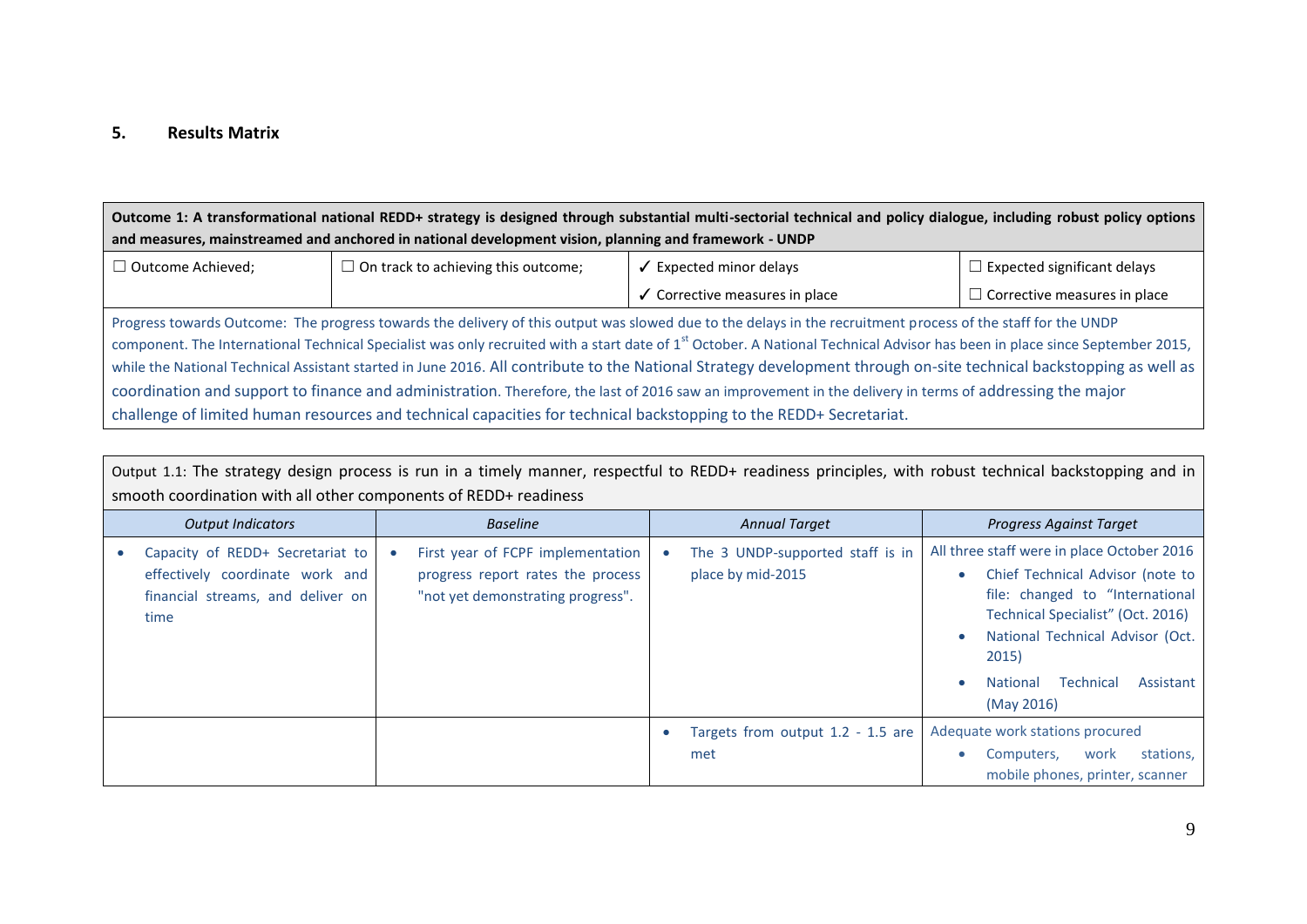|                                                                                        |                                                                                         |                                                                                                           | Meetings and training on progress<br>REDD+ Academy, NCCAC Training<br>Mid-term<br>review<br>undertaken<br>$\bullet$<br>November 2016 as the National<br>Programme was effectively launched<br>from October 2015.                                                                                                                                                                                                                                                                                                                                                        |
|----------------------------------------------------------------------------------------|-----------------------------------------------------------------------------------------|-----------------------------------------------------------------------------------------------------------|-------------------------------------------------------------------------------------------------------------------------------------------------------------------------------------------------------------------------------------------------------------------------------------------------------------------------------------------------------------------------------------------------------------------------------------------------------------------------------------------------------------------------------------------------------------------------|
| as after the recruitment of the international technical specialist in October 2016.    |                                                                                         |                                                                                                           | Progress made towards Output: Progress towards achieving this outcome was greatly affected due to the delayed recruitment of qualified Staff for the UNDP component.<br>However, several of the coordinating tasks have been covered by regional UNDP/UN-REDD staff and the national technical advisor, and the pace has increased significantly                                                                                                                                                                                                                        |
|                                                                                        | Output 1.2: The analytical inputs to the national strategy are robust and comprehensive |                                                                                                           |                                                                                                                                                                                                                                                                                                                                                                                                                                                                                                                                                                         |
| Time to deliver the 3 studies<br>$\bullet$                                             | Studies are not available                                                               | The 3 studies are completed by the<br>$\bullet$<br>end of 2015                                            | One out of 3 studies have been<br>completed<br>Study on reforestation potential<br>commissioned,<br>but<br>was<br>cancelled due the delay delivery<br>by the consultant. This study will<br>be advertised in 2017.<br>The study on community-based<br>approaches is in procurement<br>stage.<br>The macro-economic study is in<br>progress (ToRs in development),<br>to be conducted in collaboration<br>with UNEP.<br>An additional study on the Issues<br>and Options for REDD in private<br>and community-owned forests<br>was carried out and completed<br>in 2016. |
| Satisfaction of stakeholders for the<br>studies<br>Baseline: Studies are not available | N/A<br>$\bullet$                                                                        | studies<br>ranked<br><b>The</b><br>are<br>$\bullet$<br>"satisfactory" or beyond by 85% of<br>stakeholders | as studies become<br>To be assessed<br>completed.                                                                                                                                                                                                                                                                                                                                                                                                                                                                                                                       |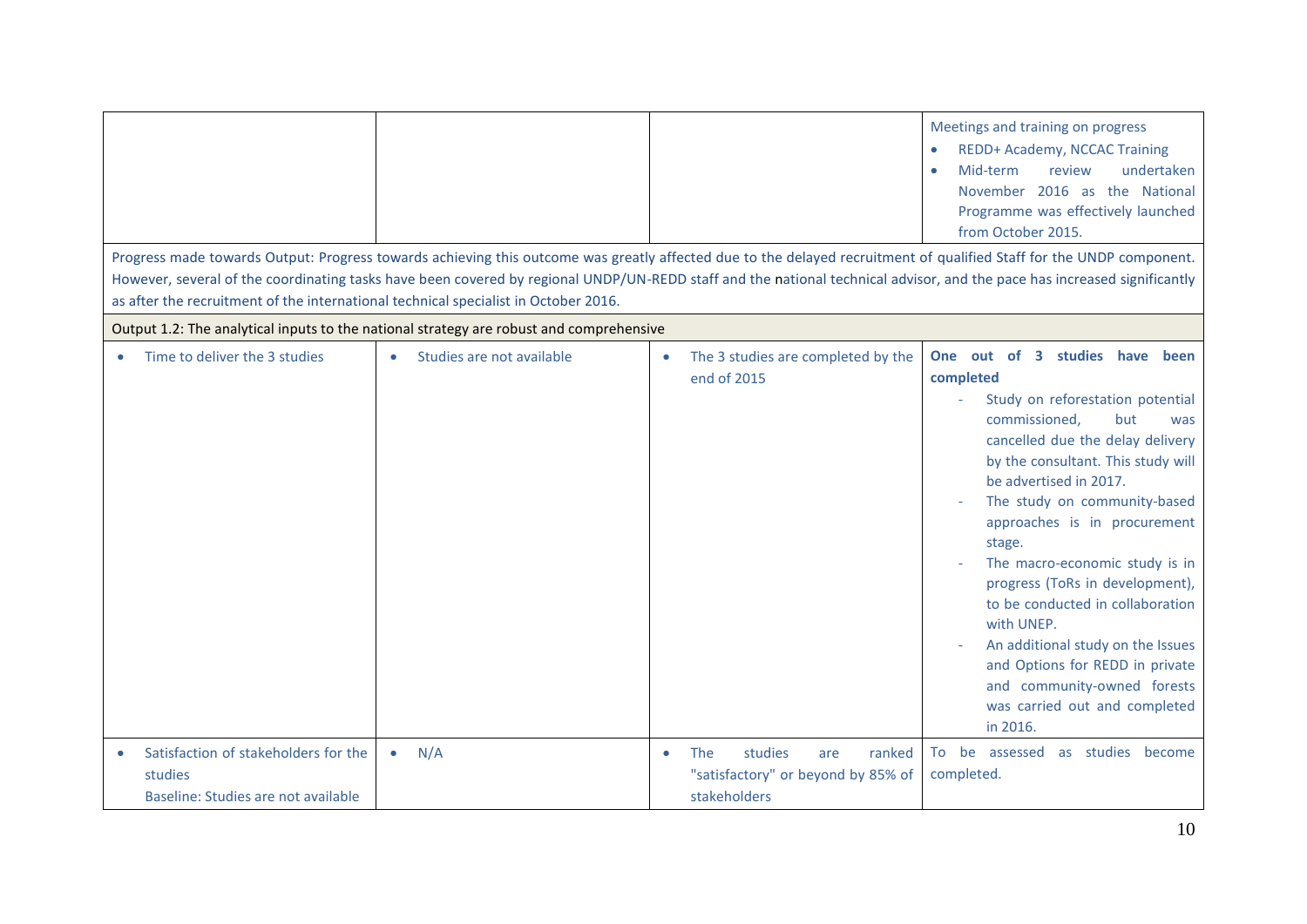| Progress made towards Output: Only 30% of the intended analytical studies have been conducted due to problems of recruiting qualified consultant for the work. The rest<br>of them are scheduled for 2017. All the studies are deemed relevant and critical for contributing towards the country's national strategy. |                                                                                                                                                |                                                                                                                                              |                                                                                                                                                                                                                                                                                                                                                                                                                  |  |  |  |
|-----------------------------------------------------------------------------------------------------------------------------------------------------------------------------------------------------------------------------------------------------------------------------------------------------------------------|------------------------------------------------------------------------------------------------------------------------------------------------|----------------------------------------------------------------------------------------------------------------------------------------------|------------------------------------------------------------------------------------------------------------------------------------------------------------------------------------------------------------------------------------------------------------------------------------------------------------------------------------------------------------------------------------------------------------------|--|--|--|
|                                                                                                                                                                                                                                                                                                                       |                                                                                                                                                | Output 1.3: The policy dimension of the strategy is strengthened through policy-level and cross-sectorial dialogue and assessment of options |                                                                                                                                                                                                                                                                                                                                                                                                                  |  |  |  |
| Number of participants to the<br>policy-level dialogue                                                                                                                                                                                                                                                                | • There is no draft consolidated<br>material on REDD+ vision and<br>options, and national strategy                                             | 100 nationals have participated to<br>$\bullet$<br>the policy-level dialogues                                                                | A total of 97 nationals (61 males, 36<br>females) participated in policy-level<br>dialogues held on 15 <sup>th</sup> Sept, and 7<br>October 2016.                                                                                                                                                                                                                                                                |  |  |  |
| Number of policy-level meetings                                                                                                                                                                                                                                                                                       | little<br>policy-level<br><b>There</b><br>is<br>۰<br>implication on REDD+ readiness<br>process, notably from a pluri-<br>sectorial perspective | policy-level meetings<br>25<br>and<br>$\bullet$<br>events have been held                                                                     | Total of 7 policy-level meetings and<br>events in 2016<br>2 REDD+ trainings events conducted<br>The National Climate Change<br>Advisory Committee Training on<br>REDD+ (8-9 Feb 2016)<br>The REDD+ Academy Training<br>(July 2016)<br>2 dialogues held 15th September and<br>7 October 2016<br>3 Meetings held at National Level on<br>Issues and Options for REDD+ in<br>Private and community forest<br>Owners |  |  |  |
| Satisfaction of participants to the<br>policy-level<br>dialogue on the<br>process                                                                                                                                                                                                                                     |                                                                                                                                                | The policy-level dialogue process is<br>ranked "satisfactory" by 80% of<br>participants                                                      | In process of being developed                                                                                                                                                                                                                                                                                                                                                                                    |  |  |  |
| Satisfaction of stakeholders on the<br>national REDD+ strategy                                                                                                                                                                                                                                                        |                                                                                                                                                | The REDD+ strategy is ranked<br>$\bullet$<br>"satisfactory"<br>85%<br>by<br><b>of</b><br>stakeholders                                        | In process of being developed                                                                                                                                                                                                                                                                                                                                                                                    |  |  |  |
|                                                                                                                                                                                                                                                                                                                       |                                                                                                                                                | conducted. More of these meetings will be organized as the draft strategic options are being developed and consulted on in 2017.             | Progress made towards Output: More than 90% of the targeted number of nationals has been consulted about REDD+ and 40% of policy dialogues and meetings have been                                                                                                                                                                                                                                                |  |  |  |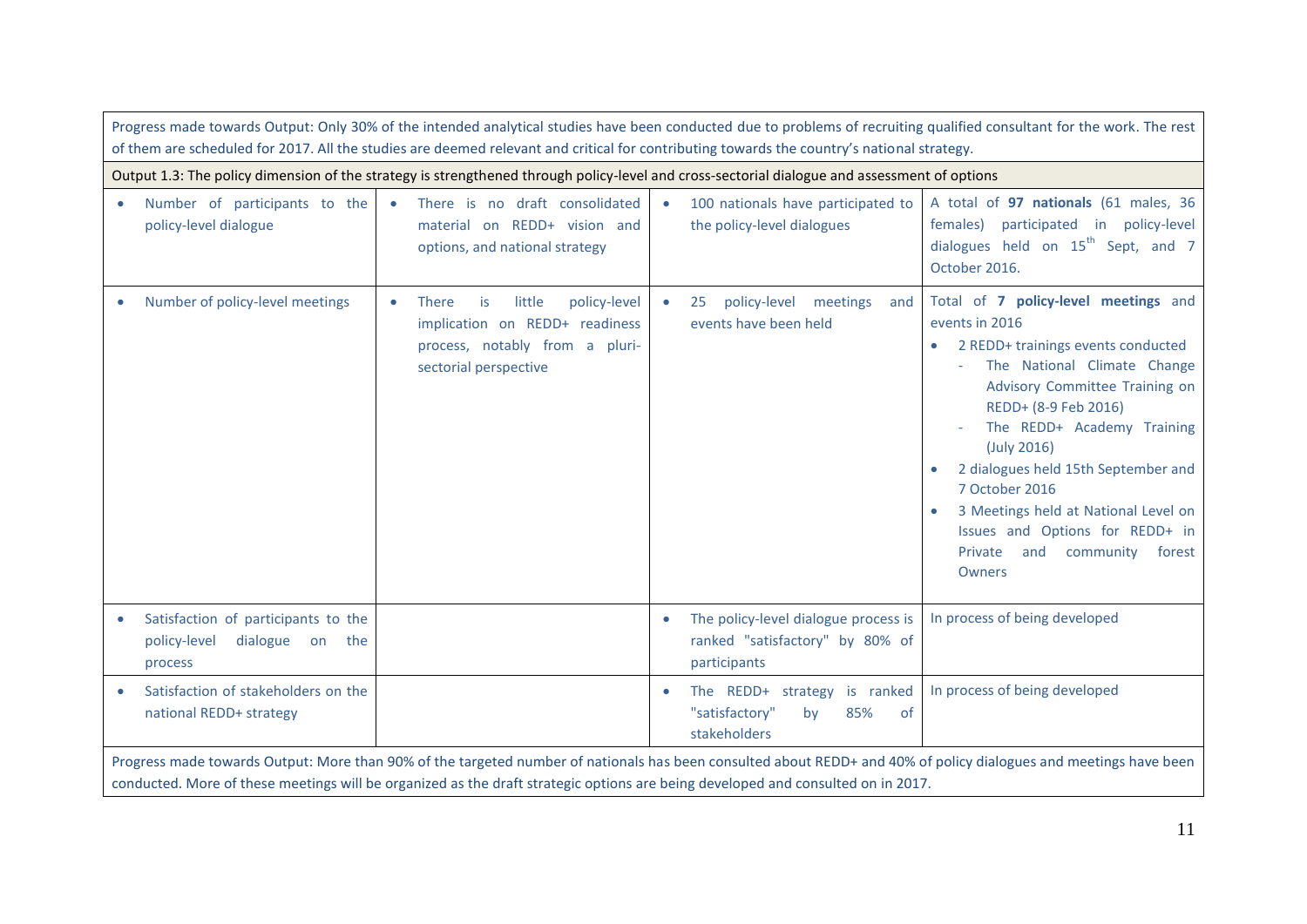| Output 1.4: The national REDD+ strategy is fully embedded in, and directly contributes to the national development planning and budgeting processes                                                                                                |                                                                                                                                             |                                                                                                                                       |                                                                                                                                                                     |  |  |
|----------------------------------------------------------------------------------------------------------------------------------------------------------------------------------------------------------------------------------------------------|---------------------------------------------------------------------------------------------------------------------------------------------|---------------------------------------------------------------------------------------------------------------------------------------|---------------------------------------------------------------------------------------------------------------------------------------------------------------------|--|--|
| understanding<br>of<br>and<br>Level<br>$\bullet$<br>appropriation of REDD+ strategy<br>by planning experts                                                                                                                                         | Forests and REDD+ are poorly and<br>mainly cosmetically reflected in<br>national planning and budgeting<br>processes                        | The integrated scenario towards<br>$\bullet$<br>2040 is formulated by the end of<br>2015                                              | This will be carried out in parallel with the<br>drafting of the REDD+ Strategy.                                                                                    |  |  |
|                                                                                                                                                                                                                                                    |                                                                                                                                             | Planning experts participate to 4<br>$\bullet$<br>joint events with REDD+                                                             | This will be carried out in parallel with the<br>drafting of the REDD+ Strategy                                                                                     |  |  |
|                                                                                                                                                                                                                                                    |                                                                                                                                             | The contribution from<br><b>REDD-</b><br>$\bullet$<br>supported scenario is<br>ranked<br>"useful" by 80% of<br>planning<br>experts    | This will be carried out in parallel with the<br>drafting of the REDD+ Strategy                                                                                     |  |  |
| Progress made towards Output: The delivery of this output is dependent on the drafting of the national strategy under the FCPF component, which has been somewhat<br>delayed. The output will be achieved during the first three quarters of 2017. |                                                                                                                                             |                                                                                                                                       |                                                                                                                                                                     |  |  |
| Output 1.5: The national REDD+ strategy enjoys strong international recognition and mobilizes support for the investment phase                                                                                                                     |                                                                                                                                             |                                                                                                                                       |                                                                                                                                                                     |  |  |
|                                                                                                                                                                                                                                                    |                                                                                                                                             |                                                                                                                                       |                                                                                                                                                                     |  |  |
| Number of international policy<br>$\bullet$<br>dialogue events                                                                                                                                                                                     | available<br>and<br><b>There</b><br>is<br>$\bullet$<br>no<br>committed funding for REDD+<br>implementation in Uganda                        | 3 international policy dialogue<br>$\bullet$<br>events and 15 bilateral meetings<br>have been held                                    | This will be carried out in parallel with the<br>drafting of the REDD+ Strategy.                                                                                    |  |  |
| Satisfaction of stakeholders on<br>$\bullet$<br>policy commitments from GoU                                                                                                                                                                        |                                                                                                                                             | Policy commitments from GoU are<br>$\bullet$<br>ranked "satisfactory" by 80% of<br>stakeholders                                       | This will be carried out in parallel with the<br>drafting of the REDD+ Strategy. A tool for<br>measuring the Stakeholder satisfaction<br>will be developed in 2017. |  |  |
| Satisfaction of stakeholders<br>on<br>$\bullet$<br>financial commitments to<br>the<br>implementation of the strategy                                                                                                                               | Progress made towards Output: The delivery of this output is dependent on the completion of the national strategy under the FCPF component. | Financial<br>commitments to the<br>$\bullet$<br>implementation of the strategy are<br>ranked "satisfactory" by 80% of<br>stakeholders | This will be carried out in parallel with the<br>drafting of the REDD+ Strategy.                                                                                    |  |  |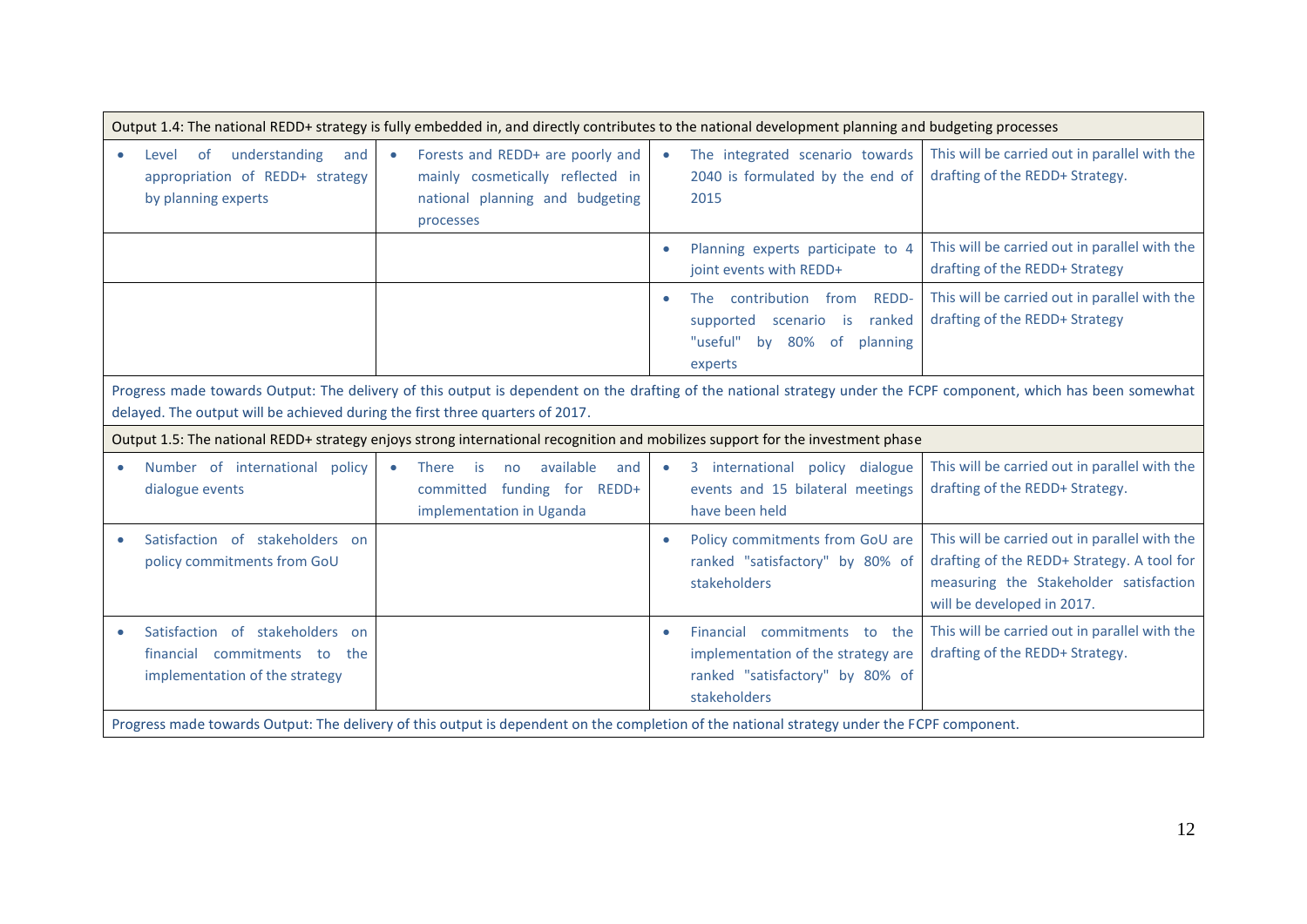| $\Box$ Outcome Achieved;<br>✓ On track to achieving this outcome;<br>$\Box$ Expected minor delays                                                                                                                                                                                                                                                                                                                                                                                                                                                                                                                                                                                                                                                                                                                                                                                                                                                                                                                                                                                                                                                                                                                            |                                                                                                                                                                                                                                                                                                                   |  | $\Box$ Expected significant delays  |  |  |  |  |
|------------------------------------------------------------------------------------------------------------------------------------------------------------------------------------------------------------------------------------------------------------------------------------------------------------------------------------------------------------------------------------------------------------------------------------------------------------------------------------------------------------------------------------------------------------------------------------------------------------------------------------------------------------------------------------------------------------------------------------------------------------------------------------------------------------------------------------------------------------------------------------------------------------------------------------------------------------------------------------------------------------------------------------------------------------------------------------------------------------------------------------------------------------------------------------------------------------------------------|-------------------------------------------------------------------------------------------------------------------------------------------------------------------------------------------------------------------------------------------------------------------------------------------------------------------|--|-------------------------------------|--|--|--|--|
|                                                                                                                                                                                                                                                                                                                                                                                                                                                                                                                                                                                                                                                                                                                                                                                                                                                                                                                                                                                                                                                                                                                                                                                                                              | $\Box$ Corrective measures in place                                                                                                                                                                                                                                                                               |  | $\Box$ Corrective measures in place |  |  |  |  |
| Progress towards Outcome:                                                                                                                                                                                                                                                                                                                                                                                                                                                                                                                                                                                                                                                                                                                                                                                                                                                                                                                                                                                                                                                                                                                                                                                                    |                                                                                                                                                                                                                                                                                                                   |  |                                     |  |  |  |  |
| Monitoring function: NFA's capacity to update the National land cover dataset reduced from 10- year interval to 5-year interval and is to reduce further to two years from<br>2015 to 2017. With the existing capacity, Uganda was able to construct a Forest Reference that was submitted in January 2017. Uganda has concrete plans to expand the<br>scope of the FRL after making improvements on Activity data and Emission factors. Initial discussions on the design of a Web portal that will host Uganda's reference level<br>and a number of Land Use and Forestry data sets went on well and a template is in place. Launch of Web portal planned is planned for 2017 after getting inputs from the<br>MRV platform and other key stakeholders.                                                                                                                                                                                                                                                                                                                                                                                                                                                                    |                                                                                                                                                                                                                                                                                                                   |  |                                     |  |  |  |  |
| Significant steps were made towards the development of data sharing mechanisms including joint work plans, data sharing protocols and sharing of resources For<br>example NARO (Kawanda) is to be facilitated to speed updating of Uganda's soil database and make improvements to include extra parameters such as soil carbon and<br>eventually soil carbon emission factors.                                                                                                                                                                                                                                                                                                                                                                                                                                                                                                                                                                                                                                                                                                                                                                                                                                              |                                                                                                                                                                                                                                                                                                                   |  |                                     |  |  |  |  |
|                                                                                                                                                                                                                                                                                                                                                                                                                                                                                                                                                                                                                                                                                                                                                                                                                                                                                                                                                                                                                                                                                                                                                                                                                              | National Forestry inventory: Field data capture was upgraded from use of paper forms to digital forms on mobile devices (tables and other android devices) using an open<br>source system known as Open Foris. This has tremendously shortened production time between field work, data processing and reporting. |  |                                     |  |  |  |  |
| greatly been improved.                                                                                                                                                                                                                                                                                                                                                                                                                                                                                                                                                                                                                                                                                                                                                                                                                                                                                                                                                                                                                                                                                                                                                                                                       | Continuous technical backstopping is being provided during the implementation of the current Filed inventory. Furthermore, a database for hosting inventory data has                                                                                                                                              |  |                                     |  |  |  |  |
| GHG inventory: NFA's capacity towards the development of a GHG-I for the AFOLU/LULUCF sector that meets UNFCCC is continuously improved through trainings and<br>focused group discussions with other key sectors. The National GHGI system was launched with LULUCF recognized as a key category. As part of the process to<br>institutionalizing the MRV system a platform that is comprised of key data providers of forest and other land category was created and is known as the MRV platform.<br>These stakeholder include but not are not limited to the National Forestry Authority (NFA), Uganda Wildlife Authority (UWA), Uganda National Meteorological Authority<br>(UNMA), Wildlife Conservation Society (WCS), Uganda Timber Growers (UTGA), Ministry of Energy and Mineral Development (MEMD), District Forest Services (DFS) under<br>Local government, Uganda Bureau of Statistics (UBOS), Ministry of Agriculture, Animal Industry and Fisheries (MAAIF) the National Agricultural Research Organisation<br>(NARO). Being responsible the National Green House Gas Inventory, the Climate Change Department (CCD) within the Ministry of Water and Environment (MWE) is<br>recognized as the lead agency. |                                                                                                                                                                                                                                                                                                                   |  |                                     |  |  |  |  |

|                          | Output 2.1. Field data and relevant supplementary information for the development of emission factors are collected and analyzed |  |                              |                      |                              |                         |                                 |  |
|--------------------------|----------------------------------------------------------------------------------------------------------------------------------|--|------------------------------|----------------------|------------------------------|-------------------------|---------------------------------|--|
| <b>Output Indicators</b> |                                                                                                                                  |  | <b>Baseline</b>              | <b>Annual Target</b> |                              | Progress Against Target |                                 |  |
|                          | Carbon estimates for key land<br>classes developed, including                                                                    |  | No official carbon estimates |                      | At least one carbon estimate |                         | Improvement on Emission factors |  |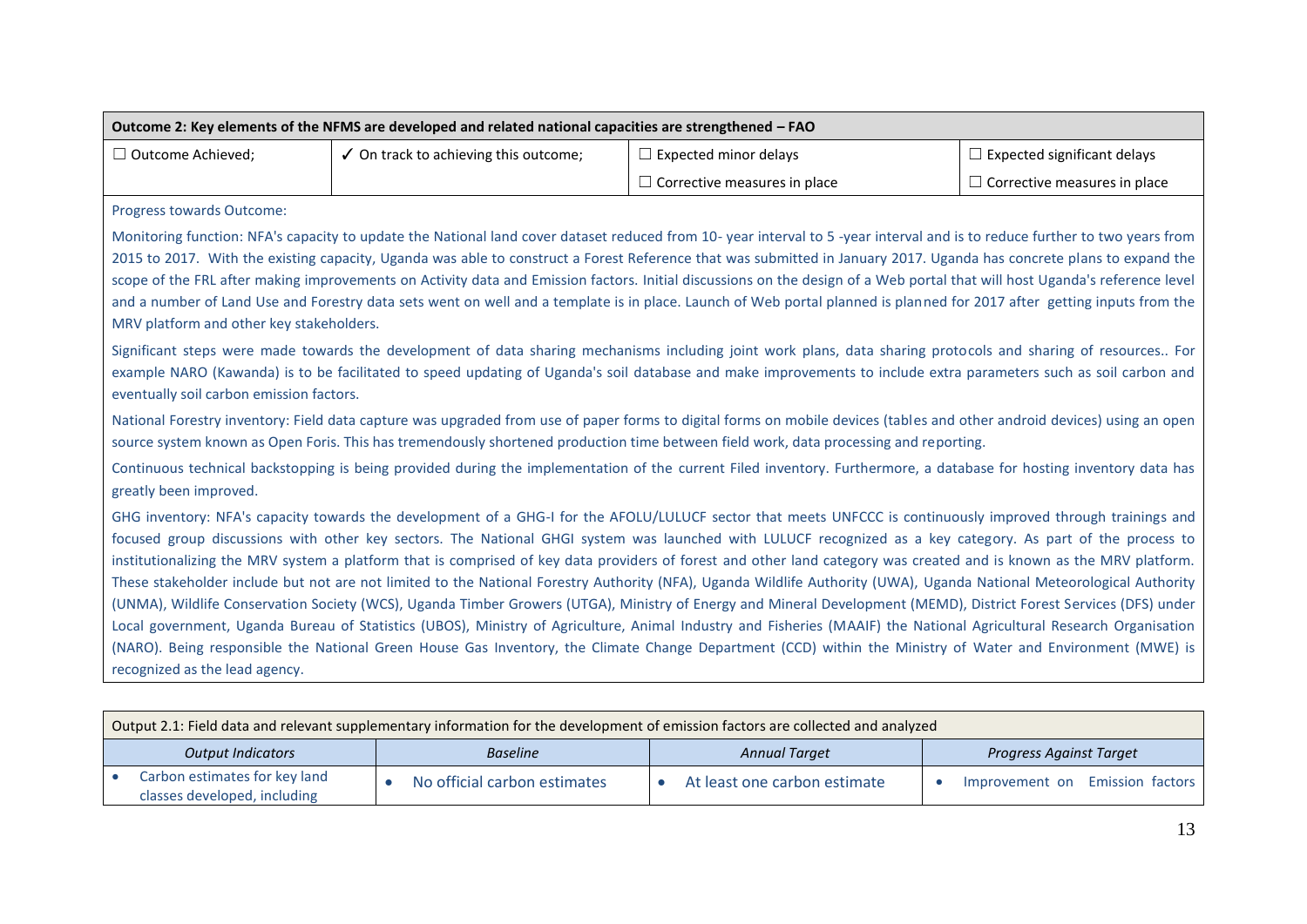| national Emission Factors with<br>uncertainty analysis;<br>Data entry, processing, analysis and<br>reporting;<br>Number of university students<br>and lectures                                                                                                                                                                                                                                                                                                                                                                                                                                                                                                                                                                                                                                                                                   | available for key land classes;<br>No official carbon estimates<br>$\bullet$<br>available for key land classes;<br>Few trained University lecturers<br>$\bullet$<br>and students trained on forest<br>carbon inventories and data<br>analysis | and emission factor for each key<br>classes (at least forest vs. non<br>forest) including uncertainty<br>analysis                                             | for all forest strata<br>Ongoing field activities for NFI and<br>$\bullet$<br>EF estimates, also using Open Foris<br>Trained students integrated with<br>the NFI team (composed of 32<br>forest technicians) to popularize<br>use of mobile applications in<br>field data collection |  |  |
|--------------------------------------------------------------------------------------------------------------------------------------------------------------------------------------------------------------------------------------------------------------------------------------------------------------------------------------------------------------------------------------------------------------------------------------------------------------------------------------------------------------------------------------------------------------------------------------------------------------------------------------------------------------------------------------------------------------------------------------------------------------------------------------------------------------------------------------------------|-----------------------------------------------------------------------------------------------------------------------------------------------------------------------------------------------------------------------------------------------|---------------------------------------------------------------------------------------------------------------------------------------------------------------|--------------------------------------------------------------------------------------------------------------------------------------------------------------------------------------------------------------------------------------------------------------------------------------|--|--|
| Progress towards Output:<br>FAO in Uganda is supporting the Readiness process through funds received by the FCPF-WB and UN-REDD NP. FAO has used of funds in a synergetic and complementary<br>manner which has proved effective and efficient, thus allowing the team to deliver beyond expected targets for the reporting period.<br>National Forestry Authority (NFA) staff continued to be trained in the use of automated (mobile) system for capturing of field data (Open Foris). Use of paper<br>$\bullet$<br>forms in the field minimized.<br>Quality Control (QC) and Quality Assurance (QA) protocols made an integral part of the National inventory programme.<br>$\bullet$<br>Trained students integrated with the NFI team (composed of 32 forest technicians) to popularize use of mobile applications in field data collection. |                                                                                                                                                                                                                                               |                                                                                                                                                               |                                                                                                                                                                                                                                                                                      |  |  |
|                                                                                                                                                                                                                                                                                                                                                                                                                                                                                                                                                                                                                                                                                                                                                                                                                                                  | Output 2.2: NFA capacities to systematically monitor forest and land cover/use change (REDD+ activity data) are strengthened                                                                                                                  |                                                                                                                                                               |                                                                                                                                                                                                                                                                                      |  |  |
| <b>Output Indicators</b>                                                                                                                                                                                                                                                                                                                                                                                                                                                                                                                                                                                                                                                                                                                                                                                                                         | <b>Baseline</b>                                                                                                                                                                                                                               | <b>Annual Target</b>                                                                                                                                          | <b>Progress Against Target</b>                                                                                                                                                                                                                                                       |  |  |
| Strengthen the Mapping and<br>$\bullet$<br>Inventory Centre (MIC) of NFA for<br>operational forest and land use<br>monitoring;<br>Undertake trainings on remote-<br>sensing techniques/analysis and<br>open-source software within MIC;                                                                                                                                                                                                                                                                                                                                                                                                                                                                                                                                                                                                          | NFA has no 2015 and 2000 land<br>change<br>maps<br>cover<br>or<br>limited<br>and<br>assessment<br>this<br>undertake<br>capacity to<br>without dedicated support                                                                               | international<br>One<br>expert<br>$\bullet$<br>recruited to ensure that map<br><b>Reporting</b><br>on Activity Data<br>follows UNFCCC guidelines<br>standards | 1 international expert recruited and<br>deployed 2016 to support NFA on<br><b>Map accuracy Assessment</b><br>1 National Consultant hired to<br>support Map accuracy Assessment                                                                                                       |  |  |
| International MRV expertise and<br>coordination support is mobilized<br>to support MRV activities                                                                                                                                                                                                                                                                                                                                                                                                                                                                                                                                                                                                                                                                                                                                                |                                                                                                                                                                                                                                               |                                                                                                                                                               |                                                                                                                                                                                                                                                                                      |  |  |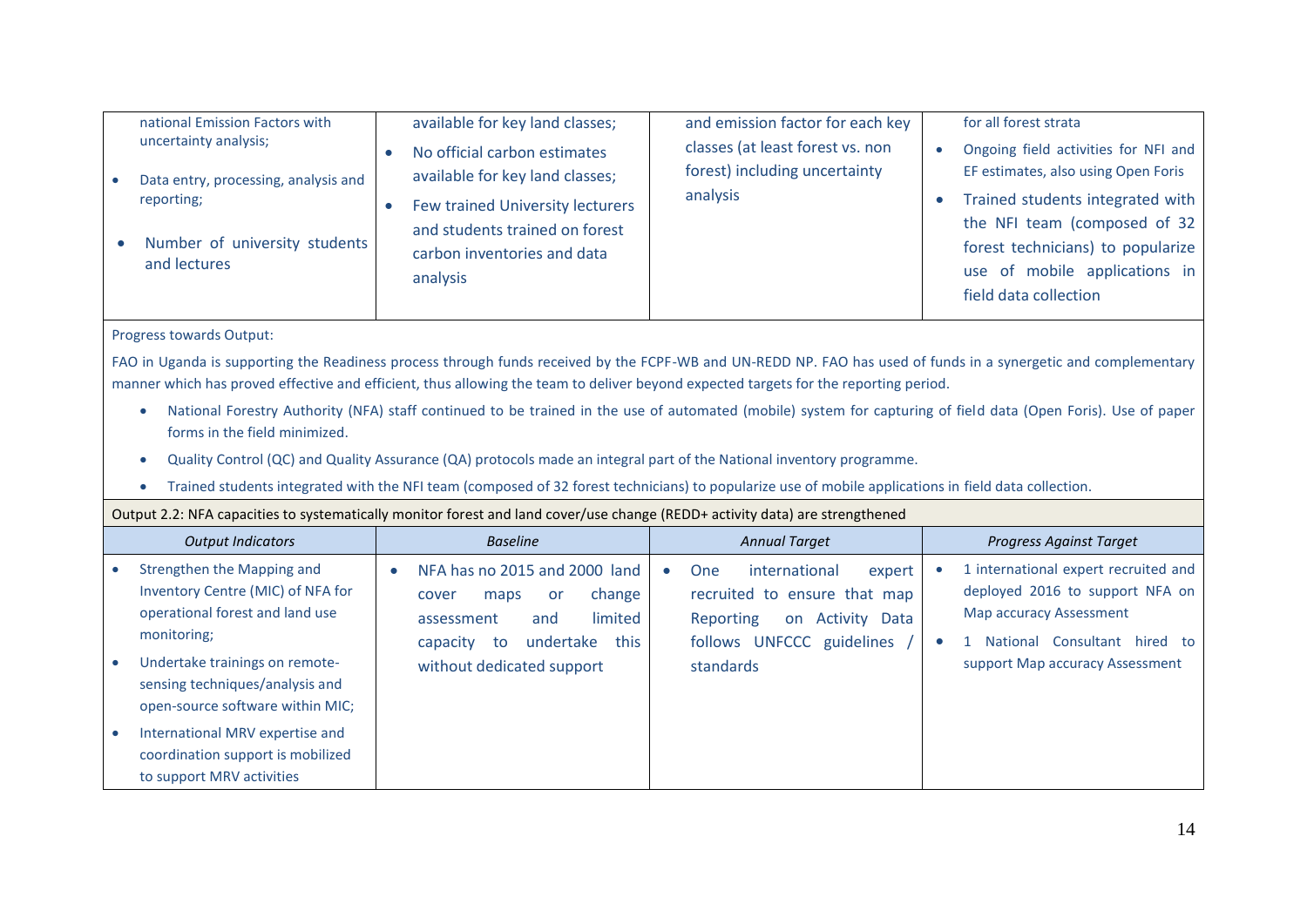#### Progress towards Output:

FAO in Uganda is supporting the Readiness process through funds received by the FCPF-WB and UNREDD NP. FAO has used of funds in a synergetic and complementary manner which has proved effective and efficient. Thus allowing the team to deliver beyond expected targets for the reporting period.

- Training of NFA technical staffs in MRV (Support meeting of International Experts and South to South experts In MRV in Ethiopia- August)
- The recruitment of an international GIS expert deployed in May 2016. Local GIS consultant hired to support NFA GIS experts
- More efficient production processes introduced for both the production of the land cover data sets and the estimation of emission factors through NFI.

#### Output 2.3: NFA has the capacities and tools to store, update and disseminate REDD+ information

|           | <b>Output Indicators</b>                                                                      | <b>Baseline</b>             | <b>Annual Target</b> | Progress Against Target                                                                                         |
|-----------|-----------------------------------------------------------------------------------------------|-----------------------------|----------------------|-----------------------------------------------------------------------------------------------------------------|
| $\bullet$ | Develop a forest and land use<br>monitoring web-portal to display<br>REDD+ information;       | No operational MRV database | N/A<br>$\bullet$     | Server to serve as backup of GIS<br>databases delivered at REDD+.<br>Data for the Construction of FRL           |
| $\bullet$ | Strengthen database management<br>capacities;                                                 |                             |                      | ready                                                                                                           |
|           | Preparation and<br>information<br>sharing in forms of printed                                 |                             |                      | Web<br>mission<br>portal<br>scoping<br>conducted in July 2016                                                   |
|           | material delivered for decision<br>makers, institutes, schools, and<br>for public in general. |                             |                      | Results of FRL analysis presented<br>to wider stakeholder groups and<br><b>National</b><br>inform<br>to<br>used |
|           |                                                                                               |                             |                      | dialogues and preparation of<br>REDD+<br>strategic options<br>for                                               |
|           |                                                                                               |                             |                      | Programme                                                                                                       |

Progress towards Output:

- Local and internal consultants hired to assist the NFA team and enable timely delivery of the products.
- Plans, budget and identification of resources for improvements on Activity data and Emissions factors finalized by end of 2016
- Activity data ready for use in the construction of Uganda's FRL by end of 2016
- Results of FRL analysis presented to wider stakeholder groups and used to inform National dialogues and preparation of strategic options for REDD+ Programme
- Design of Web portal to host FRL and a number of data sets on forest and other categories discussed and approved in June 2016. Involvement of other stakeholder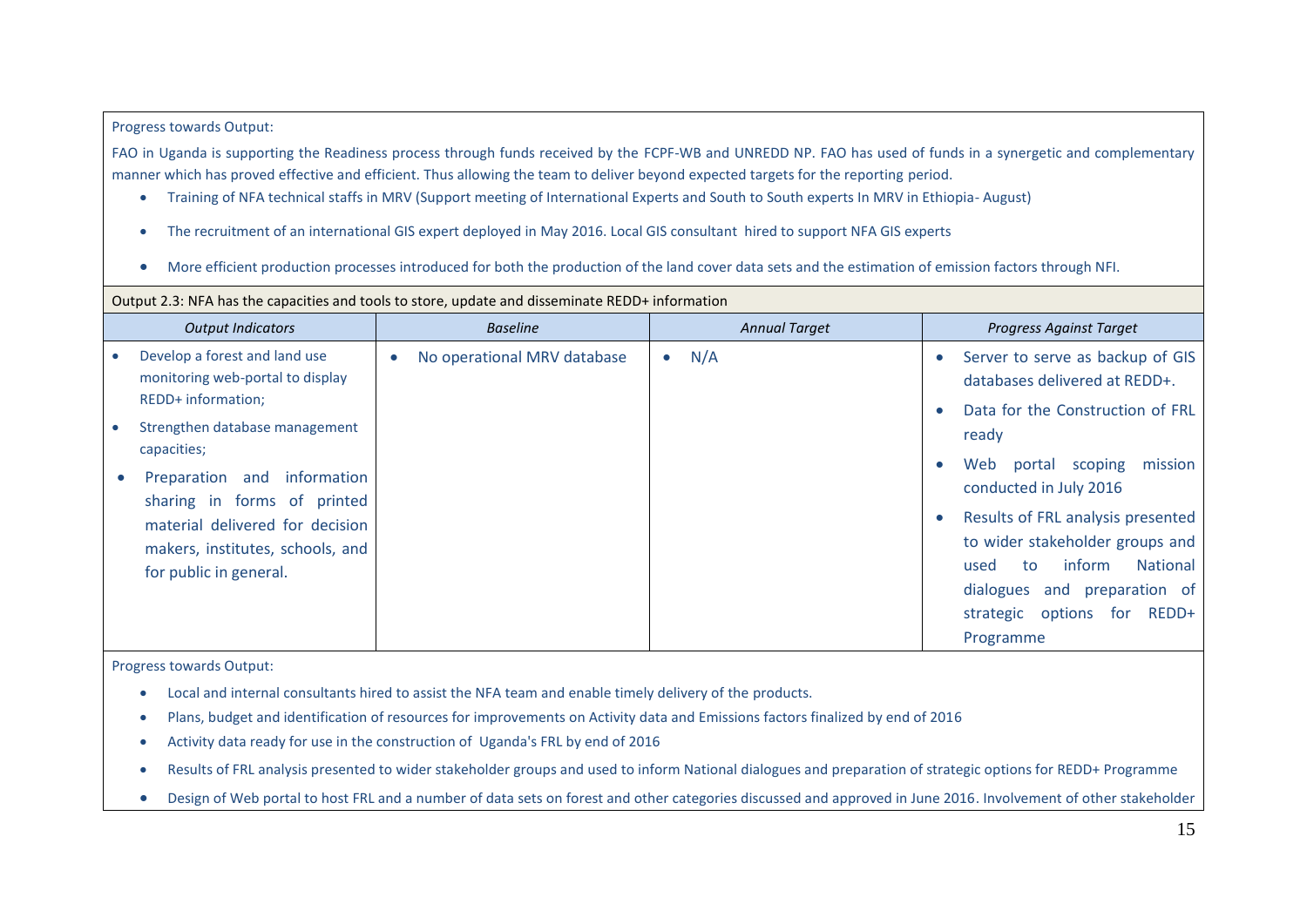| and launching of WEB portal planned in third quarter of 2017                                                                    |  |                                                                                                                |           |                                                                                                                                      |                                            |  |  |
|---------------------------------------------------------------------------------------------------------------------------------|--|----------------------------------------------------------------------------------------------------------------|-----------|--------------------------------------------------------------------------------------------------------------------------------------|--------------------------------------------|--|--|
|                                                                                                                                 |  |                                                                                                                |           | Output 2.4: Government of Uganda has the capacities to report on its GHG emissions from the forestry sector and a draft GHG-I report |                                            |  |  |
| <b>Output Indicators</b>                                                                                                        |  | <b>Baseline</b>                                                                                                |           | <b>Annual Target</b>                                                                                                                 | <b>Progress Against Target</b>             |  |  |
| Trainings on GHG-I software for the<br>AFOLU/LULUCF sector;<br>Development of a GHG-I for the<br>AFOLU/LULUCF sector that meets |  | Government of Uganda has<br>reported irregularly on its GHG<br>the<br>emissions<br>from<br>AFOLU/LULUCF sector | $\bullet$ | N/A                                                                                                                                  | National GHG launched in September<br>2016 |  |  |
| <b>UNFCCC requirements</b><br>Progress towards Output:                                                                          |  |                                                                                                                |           |                                                                                                                                      |                                            |  |  |
| NFA staff trained in compilation of data for National GHG Inventory. The NGHGI system launched in September 2016                |  |                                                                                                                |           |                                                                                                                                      |                                            |  |  |

| Outcome 3: Subnational implementation of the REDD+ strategy is prepared and facilitated through an "integrated landscape management" approach, building on a<br>comprehensive set of analytical work, engagement and capacity building of stakeholders, and early actions                                                                                                                                                                                                                                                                                                                                                                                                                                                                                                                                                                                                                                                                                                                                                                                                                                                                                                                                                                    |                                 |           |                                          |  |                                                   |  |  |
|----------------------------------------------------------------------------------------------------------------------------------------------------------------------------------------------------------------------------------------------------------------------------------------------------------------------------------------------------------------------------------------------------------------------------------------------------------------------------------------------------------------------------------------------------------------------------------------------------------------------------------------------------------------------------------------------------------------------------------------------------------------------------------------------------------------------------------------------------------------------------------------------------------------------------------------------------------------------------------------------------------------------------------------------------------------------------------------------------------------------------------------------------------------------------------------------------------------------------------------------|---------------------------------|-----------|------------------------------------------|--|---------------------------------------------------|--|--|
| $\Box$ On track to achieving this outcome;<br>$\Box$ Outcome Achieved;<br>$\boxtimes$ Expected minor delays                                                                                                                                                                                                                                                                                                                                                                                                                                                                                                                                                                                                                                                                                                                                                                                                                                                                                                                                                                                                                                                                                                                                  |                                 |           |                                          |  | $\Box$ Expected significant delays                |  |  |
|                                                                                                                                                                                                                                                                                                                                                                                                                                                                                                                                                                                                                                                                                                                                                                                                                                                                                                                                                                                                                                                                                                                                                                                                                                              |                                 |           | $\boxtimes$ Corrective measures in place |  | $\Box$ Corrective measures in place               |  |  |
| Progress towards Outcome: A set of analytical studies which provide an insight into land use systems, temporal land use patterns, as well as the Policy, legal and regulatory<br>framework needed for the sub national REDD+ interventions, were completed. Engagement of sub national stakeholders has been undertaken with the support of FCPF.<br>However, the UNEP component will address the gaps identified under the FCPF package of strengthening participatory structures, to ensure that cultural, religious and<br>forest dependent people have been adequately reached. These results of the analytical studies will directly feed into the development of the strategy or roadmap for<br>cascading the National REDD+ strategy down to landscape level. On the other hand, the platforms for consulting all the relevant sub national stakeholders have been put in<br>place and where they are not, plans to ensure that they are ready are in final stages. These shall be engaged to validate the Sub national strategy or the roadmap for<br>implementing REDD+ at sub national level. All the relevant changes were made to the national programme document and validated during the mid-term review at the end<br>of 2016 |                                 |           |                                          |  |                                                   |  |  |
| Output 3.1: Understanding of land use systems, rightful access to and spatial temporal resource use pattern at subnational level enhanced through analytical work at<br>selected representative landscapes                                                                                                                                                                                                                                                                                                                                                                                                                                                                                                                                                                                                                                                                                                                                                                                                                                                                                                                                                                                                                                   |                                 |           |                                          |  |                                                   |  |  |
| <b>Output Indicators</b>                                                                                                                                                                                                                                                                                                                                                                                                                                                                                                                                                                                                                                                                                                                                                                                                                                                                                                                                                                                                                                                                                                                                                                                                                     | <b>Baseline</b>                 |           | <b>Annual Target</b>                     |  | <b>Progress Against Target</b>                    |  |  |
| Representative                                                                                                                                                                                                                                                                                                                                                                                                                                                                                                                                                                                                                                                                                                                                                                                                                                                                                                                                                                                                                                                                                                                                                                                                                               | B3.1.1 Landscape level land use | T3.1.1. A |                                          |  | Two representative landscapes have been selected. |  |  |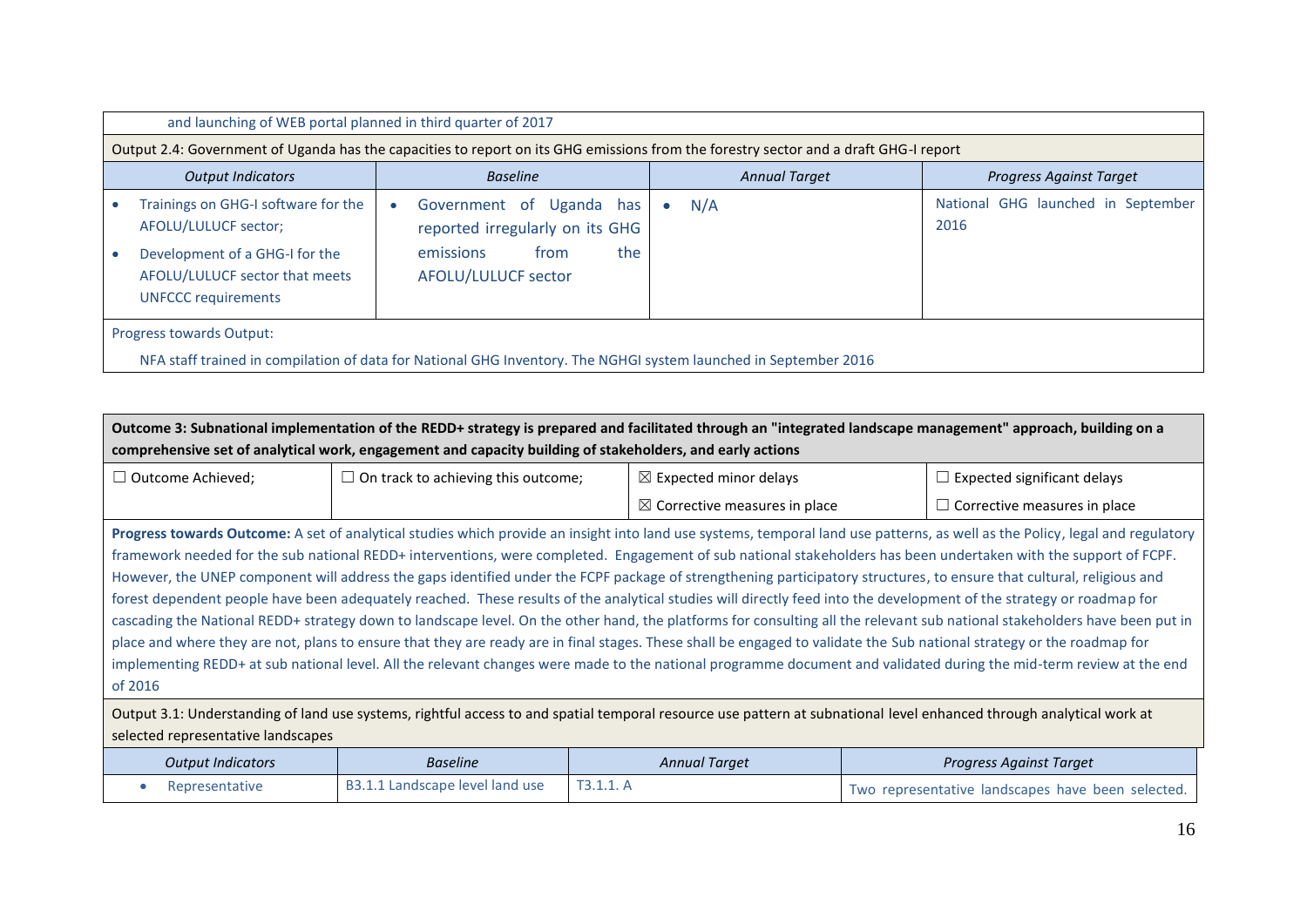| landscapes selected                                                                                                                                                                                                                                                                                                       | options<br>unavailable or incoherent when<br>available                                                                | maximum of two representative<br>landscapes selected within the first 6<br>months of the NP                             | These are; Mt. Elgon landscape, and the western<br>mid-altitude. The selection was based on the<br>restoration opportunities assessment methodology<br>(ROAM) zonation.                                                                                                                                                                                                                                                                                                                                                                   |  |
|---------------------------------------------------------------------------------------------------------------------------------------------------------------------------------------------------------------------------------------------------------------------------------------------------------------------------|-----------------------------------------------------------------------------------------------------------------------|-------------------------------------------------------------------------------------------------------------------------|-------------------------------------------------------------------------------------------------------------------------------------------------------------------------------------------------------------------------------------------------------------------------------------------------------------------------------------------------------------------------------------------------------------------------------------------------------------------------------------------------------------------------------------------|--|
| Typology of<br>different land uses agreed                                                                                                                                                                                                                                                                                 |                                                                                                                       |                                                                                                                         | Typologies were developed for the two selected<br>landscapes, basing on the identified and agreed upon<br>land use systems.                                                                                                                                                                                                                                                                                                                                                                                                               |  |
| Drivers of different land use<br>options identified                                                                                                                                                                                                                                                                       | B3.1.2. Drivers of different land<br>use options unclear                                                              | T3.1.2. Drivers of land use options<br>identified and possibly quantified at a<br>maximum of two sites towards mid Yr 2 | The drivers of land use options for the two<br>representative landscapes were identified, and a cost<br>benefit analysis for alternative land use options<br>made.                                                                                                                                                                                                                                                                                                                                                                        |  |
| Private and community rights to<br>lands/forests clarified in relation<br>to potential landscape level<br><b>REDD+ investments</b>                                                                                                                                                                                        | B3.1.3. Private and community<br>rights inadequate to support<br>Landscape level REDD+<br>investments                 | T3.1.3. Guidelines for improving private<br>and community rights in relation to<br>REDD+ produced by mid Yr 2           | An assessment of the private and community rights<br>was completed and recommendations for creating<br>meaningful engagement in REDD+ made. These will<br>be translated into guidelines during the process of<br>drafting a roadmap for implementing REDD+ at sub<br>national level.                                                                                                                                                                                                                                                      |  |
| <b>Baselines established of</b><br>operational<br>capability of existing structures in<br>support of subnational REDD+<br>activities                                                                                                                                                                                      | B3.1.4. Operational capability of<br>existing Subnational structures<br>inadequate for potential REDD+<br>investments | T3.1.4. Capacity building plan for<br>subnational structures involved in<br>REDD+ in place by Yr 2 ending               | A capacity building plan that was developed during<br>the R-PP is already being implemented with FCPF<br>support, on strengthening platforms for consultation<br>of sub national stakeholders. A need was however<br>identified, to consult cultural and religious leaders<br>separately using their own structures, given the<br>important role they have at sub national level to<br>mobilize and resolve conflicts. Dialogues will be held<br>with these stakeholder categories in Karamoja, Mt.<br>Elgon and Northern Uganda in Yr 2. |  |
| Progress towards the output: As a result of the two studies that have been completed under this ouput, 27 land use systems for Uganda have been identified, and<br>different of the correlation bediever accounting from accordances who has stated and common bediever according to a condition of fundamental problems. |                                                                                                                       |                                                                                                                         |                                                                                                                                                                                                                                                                                                                                                                                                                                                                                                                                           |  |

mapped for each of the seven forest landscape restoration (FLR) zones/region. The historical and current land use patterns, as well as a prediction of future land use systems under a business as usual scenario were mapped for the entire country. Policy, Legal, regulatory and institutional assessment for sub national level has been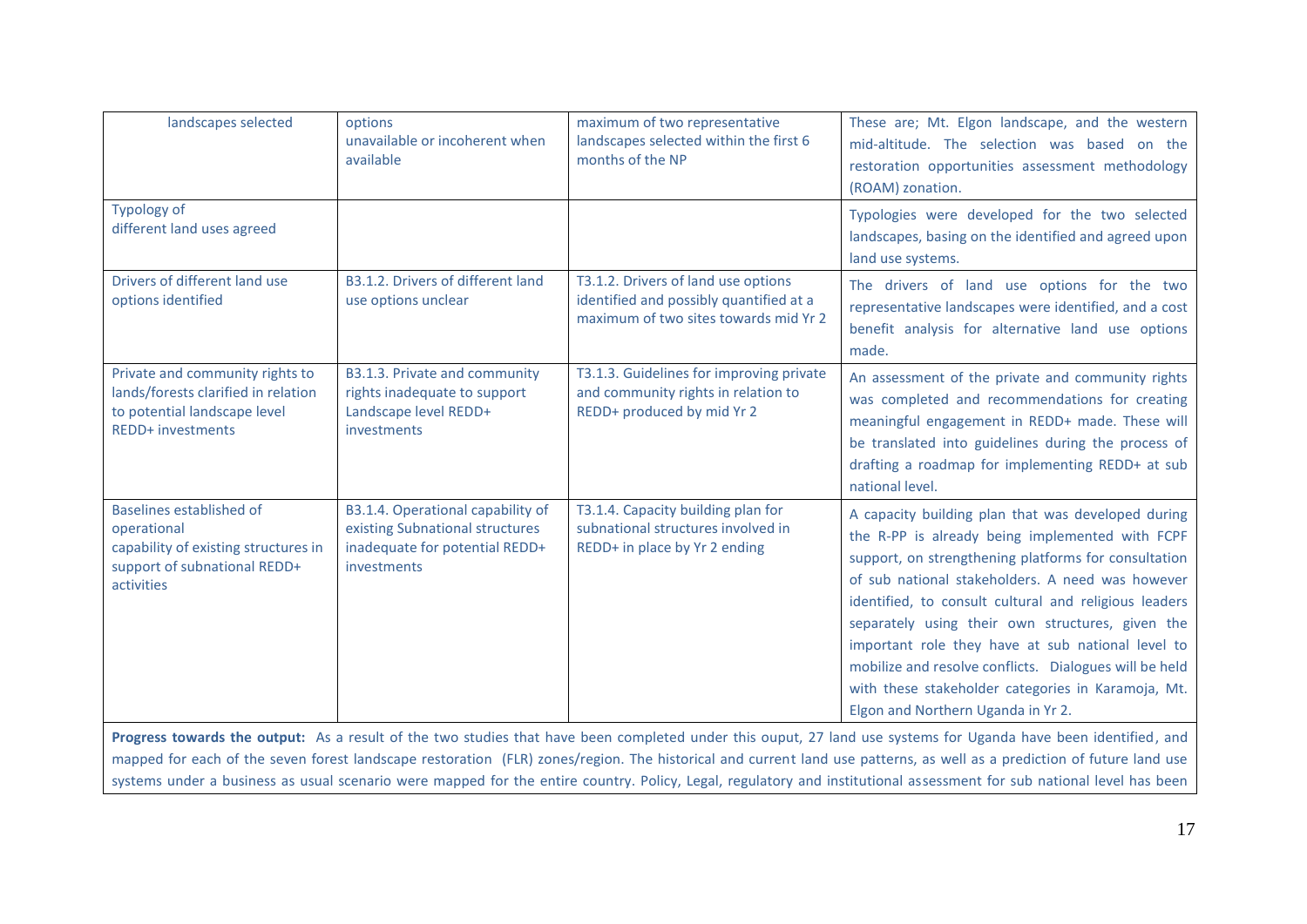made, gaps identified and recommendations made to ensure successful implementation of REDD+ at sub national level. The results of these two studies are very key in ensuring that the design of a roadmap for implementation of REDD+ at sub national level is based on sound ecological principles as well a good understanding of the operational environment.

Output 3.2. Subnational stakeholders effectively engaged through consultations and capacity building for the sustainable implementation of the REDD+ national strategy

| <b>Output Indicators</b>                                                                                    | <b>Baseline</b>                                                                        | <b>Annual Target</b>                                                                                                                             | <b>Progress Against Target</b>                                                                                                                                                                                                                                                                                                                                                                                                                                                                                          |
|-------------------------------------------------------------------------------------------------------------|----------------------------------------------------------------------------------------|--------------------------------------------------------------------------------------------------------------------------------------------------|-------------------------------------------------------------------------------------------------------------------------------------------------------------------------------------------------------------------------------------------------------------------------------------------------------------------------------------------------------------------------------------------------------------------------------------------------------------------------------------------------------------------------|
| 3.2.1. Stakeholders analysis of<br>subnational REDD+ conducted at<br>representative landscapes              | B3.2.1. Existing and potential<br>subnational REDD+ stakeholders<br>Inadequately known | T3.2.1. Comprehensive list of existing<br>and potential subnational REDD+<br>Stakeholders including their motivations<br>in place by end of Yr 1 | A list of the key existing structures for supporting<br>REDD+ has been compiled for the two selected<br>landscapes. However, a comprehensive assessment<br>of sub national stakeholders has been carried out<br>with FCPF support. What was identified as a gap<br>(and which will be addressed by the UNEP<br>component) is the lack of platforms to facilitate<br>independent consultation of the forest dependent<br>communities (e.g Batwa, lk, and Benet) as a special<br>target group. This will be done in Yr 2. |
| 3.2.2. Situational analysis of<br>current understanding and<br>perceptions of REDD+ at<br>subnational level | B3.2.2. REDD+ rhetoric currently<br>conducted at national level                        | T3.2.2. At least 80% of Subnational<br>stakeholders are fully aware of REDD+<br>discourse by Yr 2 ending                                         | Sufficient awareness about REDD+ has been achieved<br>among sub national stakeholders, as a result of FCPF<br>support on stakeholder engagement. However, there<br>still remains a need to strengthen the consultation<br>platforms for the targeted forest dependent<br>communities, to enhance<br>awareness<br>about<br>safeguards in relation to REDD+, and establish<br>modalities for their engagement. This will be done<br>with the support of the UNEP component in Yr 2.                                       |
| 3.2.3. Consultation mechanisms<br>of Subnational stakeholders for<br>REDD+ established and<br>empowered     | <b>B3.2.3. Consultation mechanisms</b><br>of REDD+ stakeholders inexistent             | T3.2.3. A fully Functional consultation<br>mechanism of subnational REDD+<br>stakeholders is in place by mid Yr 2                                | Consultation mechanisms were established during<br>the process of strengthening consultation platforms<br>for sub national stakeholders under FCPF support.<br>This work will be further supported by the UNEP<br>component through production of communication<br>materials specifically targeting the forest dependent                                                                                                                                                                                                |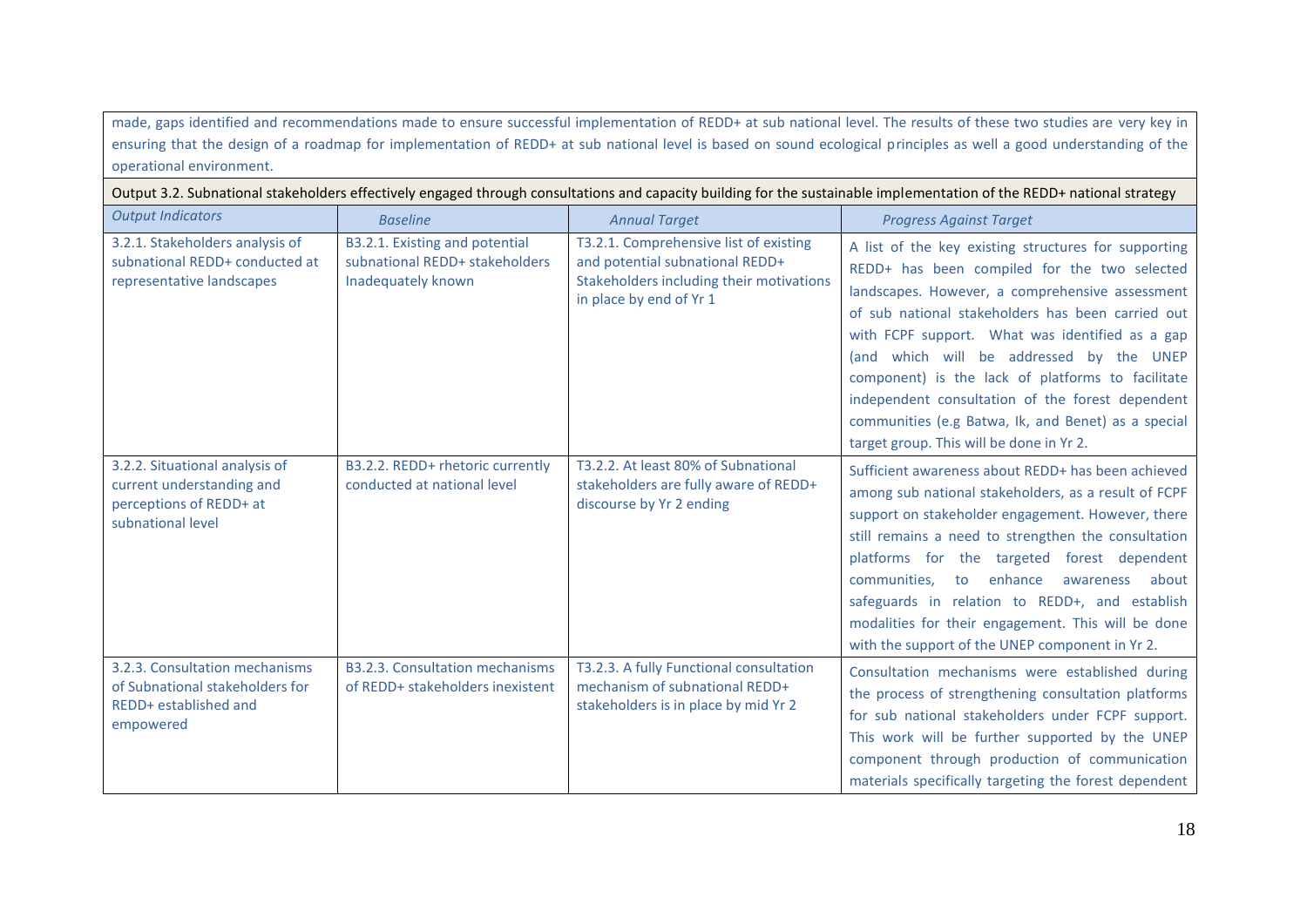|                                                                                                                                                                                                             |                                                                                                               |                                                                                                                                                                                                                                                | communities, cultural leaders and the private &<br>community lands/forest owners. The materials will<br>be tailored to these stakeholder groups, with an aim<br>of enhancing their understanding of REDD+ in line<br>with WB & UNREDD safeguards on REDD+.                                                                                                                                                                                                                                                                                 |  |  |
|-------------------------------------------------------------------------------------------------------------------------------------------------------------------------------------------------------------|---------------------------------------------------------------------------------------------------------------|------------------------------------------------------------------------------------------------------------------------------------------------------------------------------------------------------------------------------------------------|--------------------------------------------------------------------------------------------------------------------------------------------------------------------------------------------------------------------------------------------------------------------------------------------------------------------------------------------------------------------------------------------------------------------------------------------------------------------------------------------------------------------------------------------|--|--|
| 3.2.4. Roadmap to build and<br>reinforce capacity of subnational<br>structures in support of REDD+<br>established                                                                                           | B3.2.4. Capacity of current and<br>prospective subnational<br>structures in support of REDD+<br>extremely low | T3.2.4. Capacity building plan for<br>subnational structures in place Yr 2<br>ending                                                                                                                                                           | A capacity building plan that was developed during<br>the R-PP is already being implemented with FCPF<br>support, on strengthening platforms for consultation<br>of sub national stakeholders. Hence this target was<br>revised to provide support for the development of a<br>guide for full and effective participation of forest<br>dependent communities, private and community<br>lands/forest owners in Climate change/REDD+<br>initiatives, including provisions for FPIC in relevant<br>cases. The guide will be developed in Yr 2 |  |  |
|                                                                                                                                                                                                             |                                                                                                               |                                                                                                                                                                                                                                                | Progress towards the output: The need for re-aligning this output with the achievements that have been realized under the work on stakeholder engagement with FCPF                                                                                                                                                                                                                                                                                                                                                                         |  |  |
|                                                                                                                                                                                                             |                                                                                                               |                                                                                                                                                                                                                                                | support, necessitated putting implementation on hold, until an agreed upon position was reached between the REDD+ secretariat and the UNREDD national programme.                                                                                                                                                                                                                                                                                                                                                                           |  |  |
|                                                                                                                                                                                                             |                                                                                                               | However, plans for implementation of these activities are in final stages, to be completed by end on May 2017.<br>Output 3.3: Subnational REDD+ implementation strategy* prepared and fed into the REDD+ national strategy development process |                                                                                                                                                                                                                                                                                                                                                                                                                                                                                                                                            |  |  |
| <b>Output Indicators</b>                                                                                                                                                                                    | <b>Baseline</b>                                                                                               | <b>Annual Target</b>                                                                                                                                                                                                                           | <b>Progress Against Target</b>                                                                                                                                                                                                                                                                                                                                                                                                                                                                                                             |  |  |
| 3.3.1. Set of recommendations<br>prepared for the subnational<br>implementation of REDD+<br>national strategy                                                                                               | There is currently no strategy for<br>the implementation of national<br><b>REDD+</b> strategy                 | T3.3.1. Target recommendations<br>for private and community, potential<br>subnational REDD+ stakeholders                                                                                                                                       | This is on schedule, planned for Yr 2                                                                                                                                                                                                                                                                                                                                                                                                                                                                                                      |  |  |
| 3.2.2. Subnational<br>strategy for the<br>implementation of<br><b>REDD</b> national<br>strategy produced and validated                                                                                      |                                                                                                               | T3.3.2. Timely production of the<br>Subnational strategy for the<br>implementation of of the REDD+<br>national strategy                                                                                                                        | This is on schedule, planned for Yr 2                                                                                                                                                                                                                                                                                                                                                                                                                                                                                                      |  |  |
| Progress towards the output. The implementation of activities under this output is planned for Yr 2, and is dependent on the progress of the National strategy<br>development, which is in advanced stages. |                                                                                                               |                                                                                                                                                                                                                                                |                                                                                                                                                                                                                                                                                                                                                                                                                                                                                                                                            |  |  |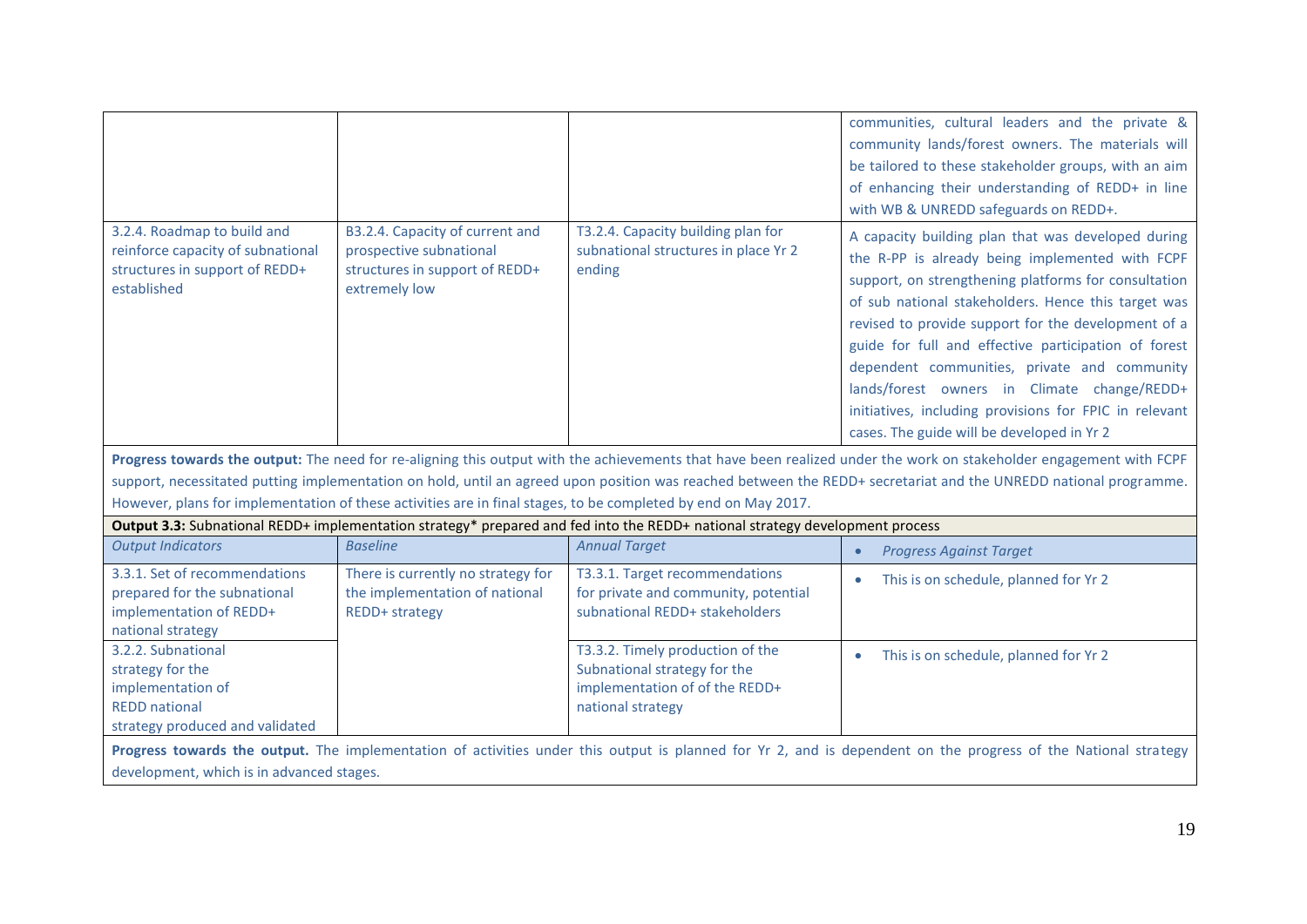## **6. Warsaw Framework for REDD+ and Associated UNFCCC Decisions**

This section aims to provide insight and to support a thought process into how countries are progressing against the framework of the convention, namely: 5.1) a National REDD+ Strategy or Action Plan; 5.2) a Safeguards and Safeguards Information System; 5.3) a National Forest Reference Emission Level/National Forest Reference Level; and 5.4.) a National Forest Monitoring System. Only complete the sections that apply to the priorities identified for the country and mark as N/A any criteria that do not apply to the context of the country.

## **6.1 National Strategy or Action Plan**

Supported by (select all that apply and provide name of other source): □ National Programme; □ Targeted Support; □ Other Source; □ Not Applicable

Please provide a brief description of the progress being made in developing a National REDD+ Strategy or Action Plan (NS/AP) as well as the source of the support provided in this regard (100 words):

The National Strategy of Uganda is being developed by Consultants under the FCPF program. The role of the UN-REDD Programme is to address the major challenge of limited human resources and technical capacities by providing technical backstopping, crucial coordination and support to the REDD+ Secretariat. The UN-REDD also supports the strategy formulation process through organizing multi-sectoral dialogue and consultations on draft policies and measures, developing NFMS, FRL and MRV, and undertaking necessary complementary studies. In 2016, the UNDP completed hiring of all 3 members of staff, including; an International Technical Specialist, a National Technical Advisor, and a National Technical Assistant, all of whom contribute to the National Strategy development through on-site technical backstopping as well as finance and administration. Contributions towards a robust national strategy have involved completion of an analytical study on the community-based approaches to REDD+ which contributes evidence-based input into the national strategy. Trainings for the NCCAC and a REDD+ Academy were successfully delivered with the intent of increasing the number of in-country stakeholders with a solid understanding of the REDD process who can provide relevant feedback and technical inputs to the national strategy.

| Indicator                                | Qualifier (select all that apply)                                       | Please provide a short narrative describing the reason for selection<br>as well as means/source of verification                   |
|------------------------------------------|-------------------------------------------------------------------------|-----------------------------------------------------------------------------------------------------------------------------------|
|                                          | Not yet initiated                                                       |                                                                                                                                   |
|                                          | Under design                                                            |                                                                                                                                   |
| Does the country have a                  | Drafted, under deliberation                                             | The development of the national strategy started with efforts to                                                                  |
| National Strategy or                     | Adopted                                                                 | undertake gap studies since October 2015. The year 2016 was<br>spent developing and consulting on the FRL and strategy options as |
| Action Plan (NS/AP) to<br>achieve REDD+? | Link to the NS/AP provided on the UNFCCC REDD+ Web Platform<br>Info Hub | well as the implementation arrangements for benefit sharing and<br>feedback for grievances and redress mechanisms.                |
|                                          | Implementation in early stages                                          |                                                                                                                                   |
|                                          | Full implementation of NS/AP                                            |                                                                                                                                   |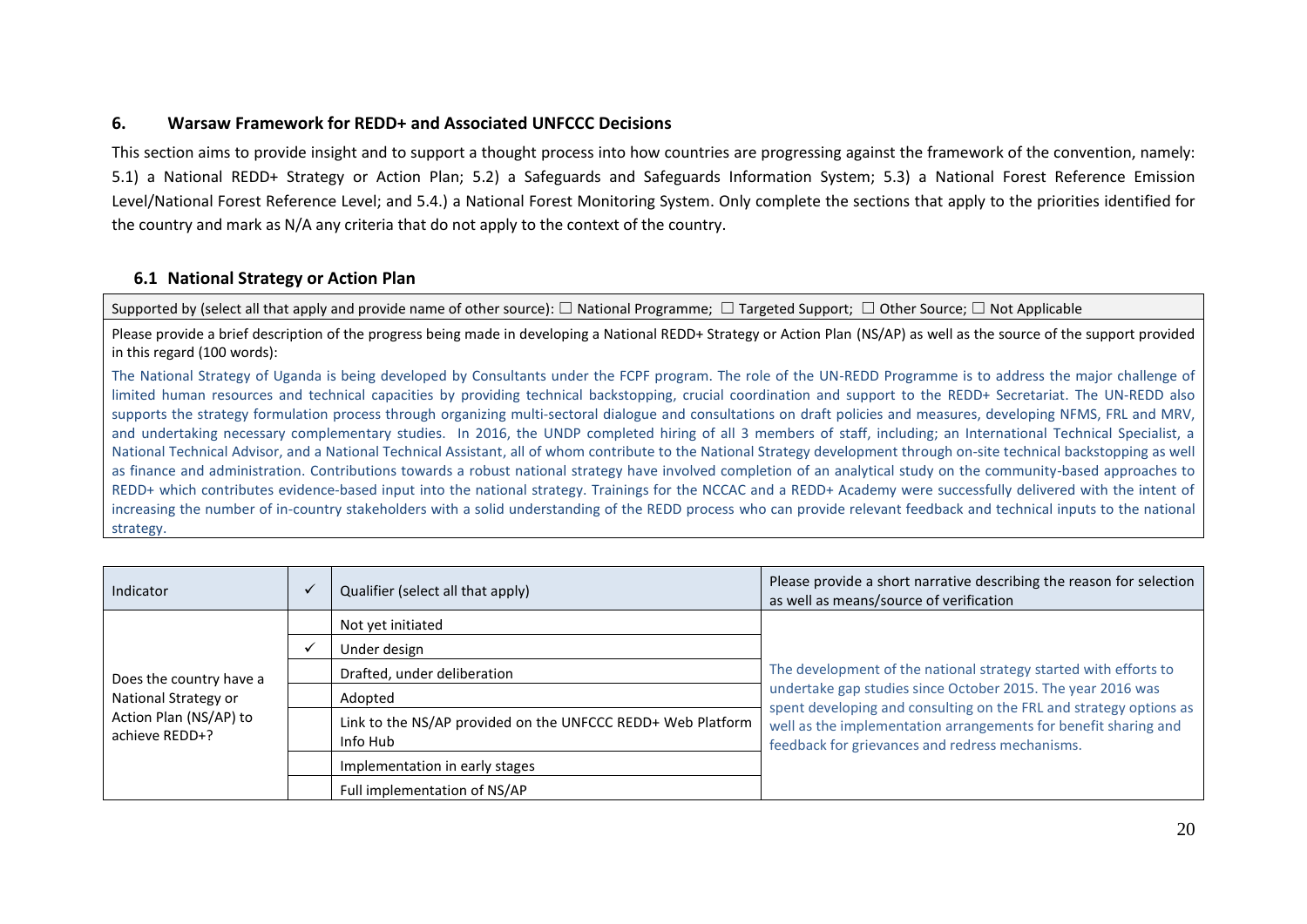|                                                                                                        | The NS/AP identifies, assesses and prioritises the direct and<br>underlying drivers of deforestation and forest degradation, as<br>well as the barriers to the "plus" $(+)^9$ activities on the basis of<br>robust analyses.                                  | The NS is still in design stage. A robust analysis was carried out to<br>identify, assess and prioritize the direct and underlying drivers of<br>deforestation. This resulted in eight strategy options which will<br>form part of the NS.                                                                                                                                         |
|--------------------------------------------------------------------------------------------------------|---------------------------------------------------------------------------------------------------------------------------------------------------------------------------------------------------------------------------------------------------------------|------------------------------------------------------------------------------------------------------------------------------------------------------------------------------------------------------------------------------------------------------------------------------------------------------------------------------------------------------------------------------------|
| Degree of completeness<br>of national REDD+<br>strategies and/or action                                | The NS/AP proposes a coherent and co-ordinated set of policies<br>and measures (PAMs) for REDD+ that are proportionate to the<br>drivers & barriers, results-oriented and feasible.                                                                           | The draft strategy options do propose coherent and coordinated<br>policies and measures for REDD+ in Uganda which are to be<br>consulted on and assessed in 2017.                                                                                                                                                                                                                  |
| plans.                                                                                                 | The NS/AP relates to the scope and scale of the FREL/FRL, taking<br>into account national circumstances.                                                                                                                                                      | The Uganda FRL forms the basis for the action plans, and national<br>circumstances were taken into account.                                                                                                                                                                                                                                                                        |
|                                                                                                        | The NS/AP defines the institutional arrangements for REDD+<br>implementation, including governance measures, participatory<br>oversight and inter-sectoral coordination.                                                                                      | The process of drafting the National Strategy is taking these issues<br>into account to ensure a final version of the NS adequately defines<br>institutional arrangements for implementation.                                                                                                                                                                                      |
|                                                                                                        | The NS/AP is developed through a multi-stakeholder, gender-<br>responsive and participatory consultation and dialogue process.                                                                                                                                | The entire process of developing elements of the strategy (FRL,<br>BSA, FGRM and Strategy Options) is being carried out in a broad<br>and consultative manner following the joint FCPF and UN-REDD<br>guidance on stakeholder engagement and consultation.                                                                                                                         |
| Degree to which the<br>NS/AP incorporates<br>principles of social<br>inclusion and gender<br>equality. | The proposed policies and measures for REDD+ integrate gender-<br>responsive actions.                                                                                                                                                                         | The Uganda REDD+ has a gender roadmap. In 2016, the "Gender<br>and REDD+ Action Plan for Uganda" was prepared as a revision to<br>the REDD+ Roadmap. In May 2016, gender indicators for the R-PP<br>M&E framework for Uganda were prepared. These have been the<br>basis for integrating gender into the drafted strategy options,<br>which will be part of the national strategy. |
|                                                                                                        | The proposed policies and measures for REDD+ consider the<br>realization of land and resource tenure rights (when relevant), as<br>well as the development priorities of indigenous peoples and<br>local communities as well as their development priorities. | To be addressed during NS drafting in 2017.                                                                                                                                                                                                                                                                                                                                        |
| Degree of anchoring of<br>the NS/AP in the national                                                    | There is effective inter-ministerial coordination for REDD+ action.                                                                                                                                                                                           | The REDD+ process has been a platform where multi-sectoral<br>actors have been prepared to implement REDD+ in a coordinated<br>manner.                                                                                                                                                                                                                                             |
| development policy and<br>institutional fabric.                                                        | Endorsement of the NS/AP has been obtained at a high political<br>level, beyond the agency or ministry that led the REDD+                                                                                                                                     | This is an on-going process. Specific activities have been planned to<br>ensure high-level political endorsement for the NS. Dialogues have                                                                                                                                                                                                                                        |

 $^9$ Plus (+) activities within the context of REDD+ refer to conservation of forest carbon stocks, sustainable management of forests and enhancement of forest carbon stocks

 $\overline{a}$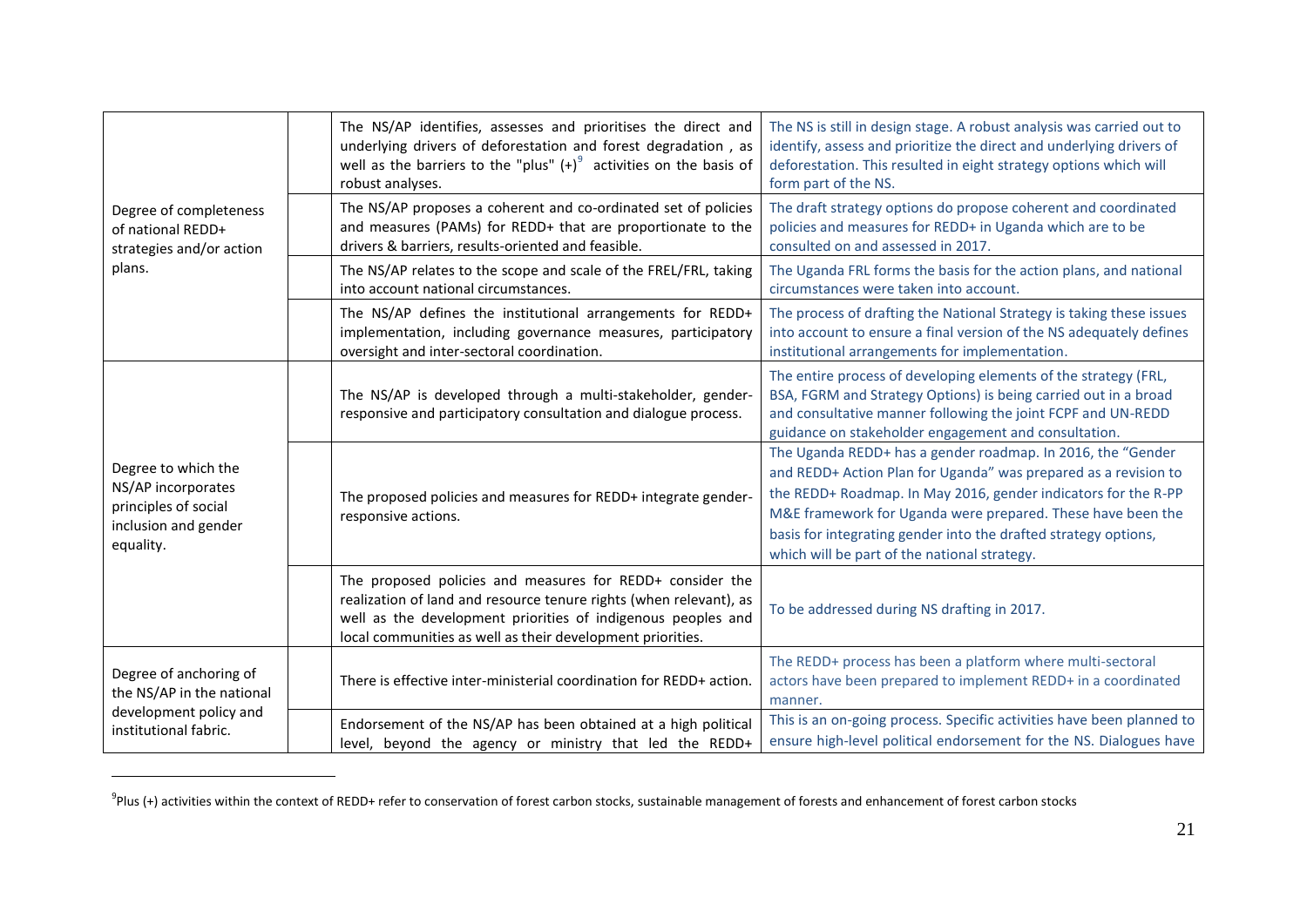| readiness process.                                                                                                                                     | been planned for each of the 4 products of REDD+ including FRL,<br>Strategy Options, BSA and FGRM. It is hoped that once the various<br>parliamentary fora as well as high-level decision makers have been<br>engaged, informed and consulted, there will be a national-level<br>buy-in for the NS. In 2016, Political Leaders were already showing<br>increasing interest in the REDD+ process in Uganda. The IMTR<br>recommended that the Programme further equip them with<br>practical tools and communication packages that can be used to<br>influence the different constituencies and other government<br>structures anticipated to play a significant part in the<br>implementation of REDD+. |
|--------------------------------------------------------------------------------------------------------------------------------------------------------|--------------------------------------------------------------------------------------------------------------------------------------------------------------------------------------------------------------------------------------------------------------------------------------------------------------------------------------------------------------------------------------------------------------------------------------------------------------------------------------------------------------------------------------------------------------------------------------------------------------------------------------------------------------------------------------------------------|
| REDD+ actions or targets are embedded in the national plan or<br>policy for sustainable development.                                                   | The fabric of the REDD+ actions in Uganda are being developed<br>with the purpose of contributing to the Vision 2040, the NDPII and<br>the NDC.                                                                                                                                                                                                                                                                                                                                                                                                                                                                                                                                                        |
| There is evidence that ministries/agencies outside the forest and<br>environment sectors are committed to implementing REDD+<br>policies and measures. | The intention to engage ministries outside the forest and<br>environment sector is there. The draft strategy options all speak<br>beyond the primary REDD+ sector. Full assessment to gather<br>evidence and levels of commitment will be carried out in 2017.                                                                                                                                                                                                                                                                                                                                                                                                                                         |
| Financing arrangements to start implementing the NS/AP (or to<br>channel results-based finance) are designed.                                          | FIP and PPCR are being designed to address of some of the REDD+<br>implementation investment needs. In 2017, the UNDP output 1.5<br>will focus mainly on ensuring that the basis for REDD+ Finance for<br>Uganda is well laid both domestically and internationally.                                                                                                                                                                                                                                                                                                                                                                                                                                   |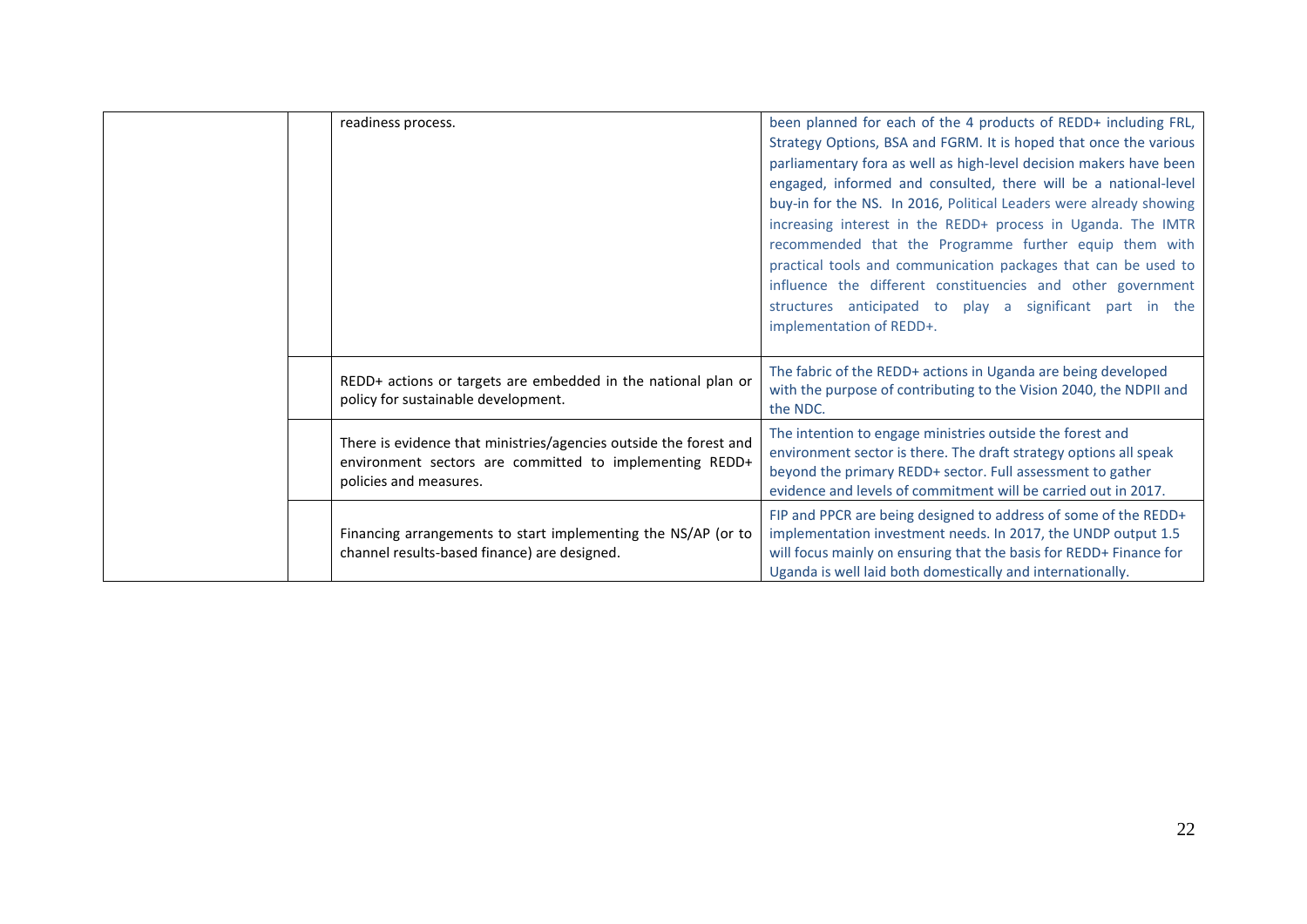## **6.2 Safeguard Information System**

Supported by (select all that apply and provide name of other source): □ National Programme; □ Targeted Support; □ Other Source; □ Not Applicable

Please provide a brief description of the progress being made in developing a Safeguard Information System (SIS) as well as the source of the support provided in this regard (100 words):

Development of the Safeguards and Safeguards Information System (SIS) is mainly supported by funds availed through ADC. However, technical backstopping was provided by the UNEP-WCMC targeted support. Additional support was coming from the "UN-REDD Safeguards Coordination Group". The objectives of a national and subnational system for Monitoring Multiple Benefits, other impacts, Governance and actual safeguards were defined and a road map which clearly shows the steps for development was agreed upon through stakeholder consultations. Nine out of the 20 agreed upon steps for the Safeguards development are almost complete. Capacity building on spatial analyses of potential multiple benefits and risks from REDD+; as well as progress in linking biodiversity and ecosystem-based multiple benefits of REDD+ assessments to REDD+ Strategy preparation and decision-making processes at national and subnational levels was done and completed. In 2016, a third one-week-long capacity building session on spatial analyses of potential multiple benefits and risks from REDD+ were undertaken with all the REDD+ technical teams with technical support from UNEP (through World Conservation Monitoring Centre).

| Indicator                                                                    | ✓ | Descriptor (select all that apply)                                                                                                                                                   | Please provide a short narrative describing the reason for<br>selection as well as means/source of verification.                                                    |
|------------------------------------------------------------------------------|---|--------------------------------------------------------------------------------------------------------------------------------------------------------------------------------------|---------------------------------------------------------------------------------------------------------------------------------------------------------------------|
|                                                                              | ✓ | N <sub>0</sub>                                                                                                                                                                       |                                                                                                                                                                     |
|                                                                              |   | SIS objectives determined                                                                                                                                                            |                                                                                                                                                                     |
| Does the country have a<br>Safeguard Information                             | ✓ | Safeguard information needs and structure determined.                                                                                                                                |                                                                                                                                                                     |
| System (SIS) that                                                            |   | Existing information systems and sources assessed.                                                                                                                                   |                                                                                                                                                                     |
| provides information on<br>how the Cancun<br>safeguards are being            |   | The SIS is designed, building on existing, together with any<br>novel, information systems and sources clearly articulated in a<br>national government-endorsed document.            | Work ongoing with the Austrian Cooperation Funding and led by<br>the National REDD+ Secretariat but with strong and consistent<br>support from the targeted support |
| addressed and respected<br>throughout<br>implementation of<br>REDD+ actions? |   | The SIS is functional, building on existing, together with any<br>novel, information systems and sources that are clearly<br>articulated in a national government-endorsed document. |                                                                                                                                                                     |
|                                                                              |   | Summary of information on REDD+ safeguards, informed by the<br>SIS, has been submitted to UNFCCC.                                                                                    |                                                                                                                                                                     |
| Degree of completeness<br>of the design of a<br>country approach to          |   | Aligns with the NS/AP, covering the social and environmental<br>benefits and risks of the policies & measures for REDD+ being<br>considered by the countries.                        | Work ongoing with the Austrian Cooperation Funding and led by<br>the National REDD+ Secretariat but with strong and consistent                                      |
| address the social and                                                       |   | Defines specific policies, laws and regulations (PLRs), as well as                                                                                                                   | support from the targeted support                                                                                                                                   |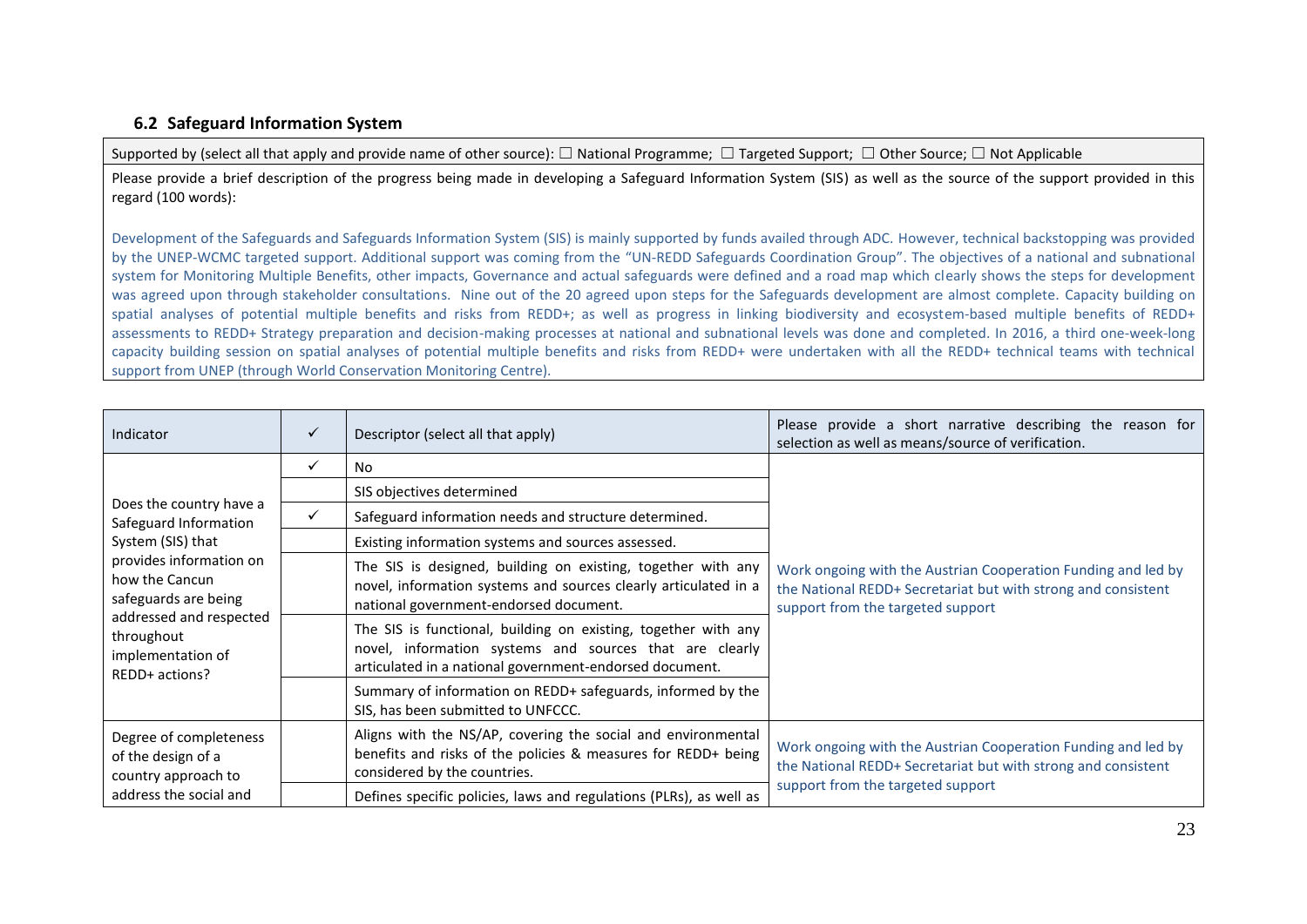| environmental        | other measures, to address the identified benefits and risks.                                                     |
|----------------------|-------------------------------------------------------------------------------------------------------------------|
| safeguards for REDD+ | Have institutional arrangements and/or capacities to implement<br>those PLRs and to monitor the REDD+ safeguards. |
|                      | Transparently provides information on how safeguards are<br>respected and addressed.                              |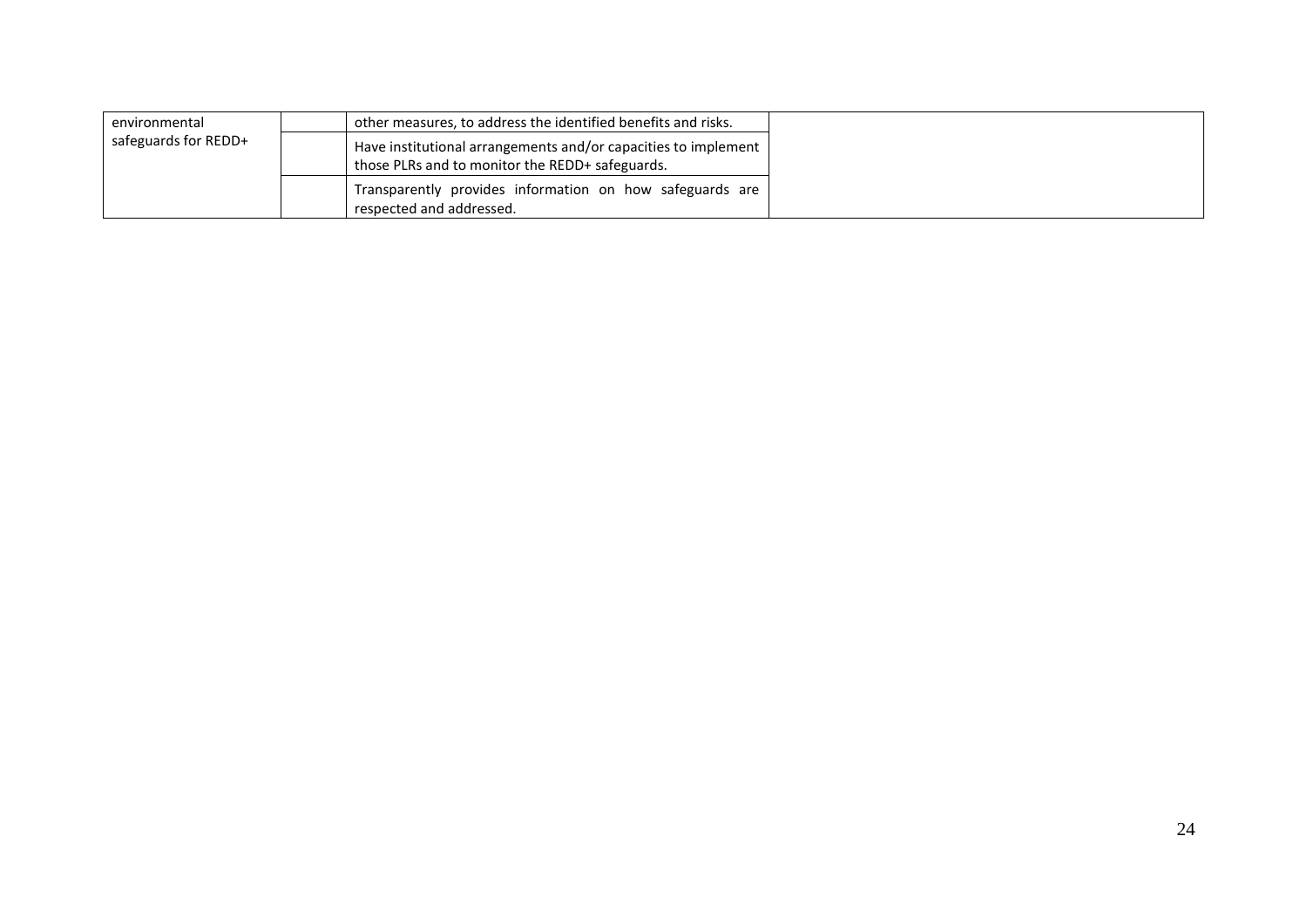## **6.3 Forest Reference Emission Level / Forest Reference Level**

Supported by (select all that apply and provide name of other source):  $\checkmark$  National Programme;  $\Box$  Targeted Support;  $\Box$  Other Source;  $\Box$  Not Applicable

Please provide a brief description of the progress being made in developing a Forest Reference Emission Level / Forest Reference Level (FREL/FRL)as well as the source of the support provided in this regard (100 words):

This element is supported through several fund streams, mainly from the FCPF-WB, the Austrian Cooperation as well as Targeted Support from FAO under the UN-REDD Programme. The National Programme has filled in the gaps identified during the various UN-REDD scoping missions. So far four of the five building blocks have been established and agreed by National stakeholders.

| Indicator                                  | $\checkmark$ | Descriptor (select all that apply)                                                                                                          | Please provide a short narrative describing the reason for selection as<br>well as means/source of verification                           |
|--------------------------------------------|--------------|---------------------------------------------------------------------------------------------------------------------------------------------|-------------------------------------------------------------------------------------------------------------------------------------------|
|                                            |              | Not yet initiated                                                                                                                           | The Forest Definition was endorsed by NCCAC in March 2016 followed                                                                        |
|                                            |              | Capacity building phase                                                                                                                     | the methodological approach in July 2016. These were the remaining                                                                        |
|                                            |              | Preliminary construction phase                                                                                                              | last two elements10 needed for the construction of Uganda's FRL. With<br>all the five elements needed for the construction of the FRL and |
| Has the country<br>established a FREL/FRL? |              | Advanced <sup>11</sup> construction phase                                                                                                   | discussed and agreed upon at all levels, Uganda finalized construction of                                                                 |
|                                            |              | Submission drafted                                                                                                                          | its initial FRL and was ready for submission in January 2017.                                                                             |
|                                            |              | Submitted to the UNFCCC                                                                                                                     |                                                                                                                                           |
|                                            |              | Submission is transparent, complete, consistent and as<br>much as possible accurate and allows reconstruction of the<br>submitted FREL/FRL. | N/A for 2016                                                                                                                              |
| Robustness of FREL/FRL                     |              | Includes pools and gases, and REDD+ activities (Scope) and<br>justification for omitting significant pools and/or activities.               | N/A for 2016                                                                                                                              |
| submissions                                |              | Justifies where the submission is inconsistent with previous<br>versions of GHG inventory.                                                  | N/A for 2016                                                                                                                              |
|                                            |              | Includes details of the forest definition used and national<br>circumstances.                                                               | N/A for 2016                                                                                                                              |
|                                            |              | Defines the geographic area covered by FREL/FRL (scale).                                                                                    | N/A for 2016                                                                                                                              |

<sup>10</sup> Scale, Data and Scope to use for Uganda's FRL has been discussed, agreed upon and endorsed by NCCAC in 2015

 $\overline{a}$ 

 $11$  FREL/FRL elements defined or at an advanced stage (scope, scale, forest definition, methodology and data compilation).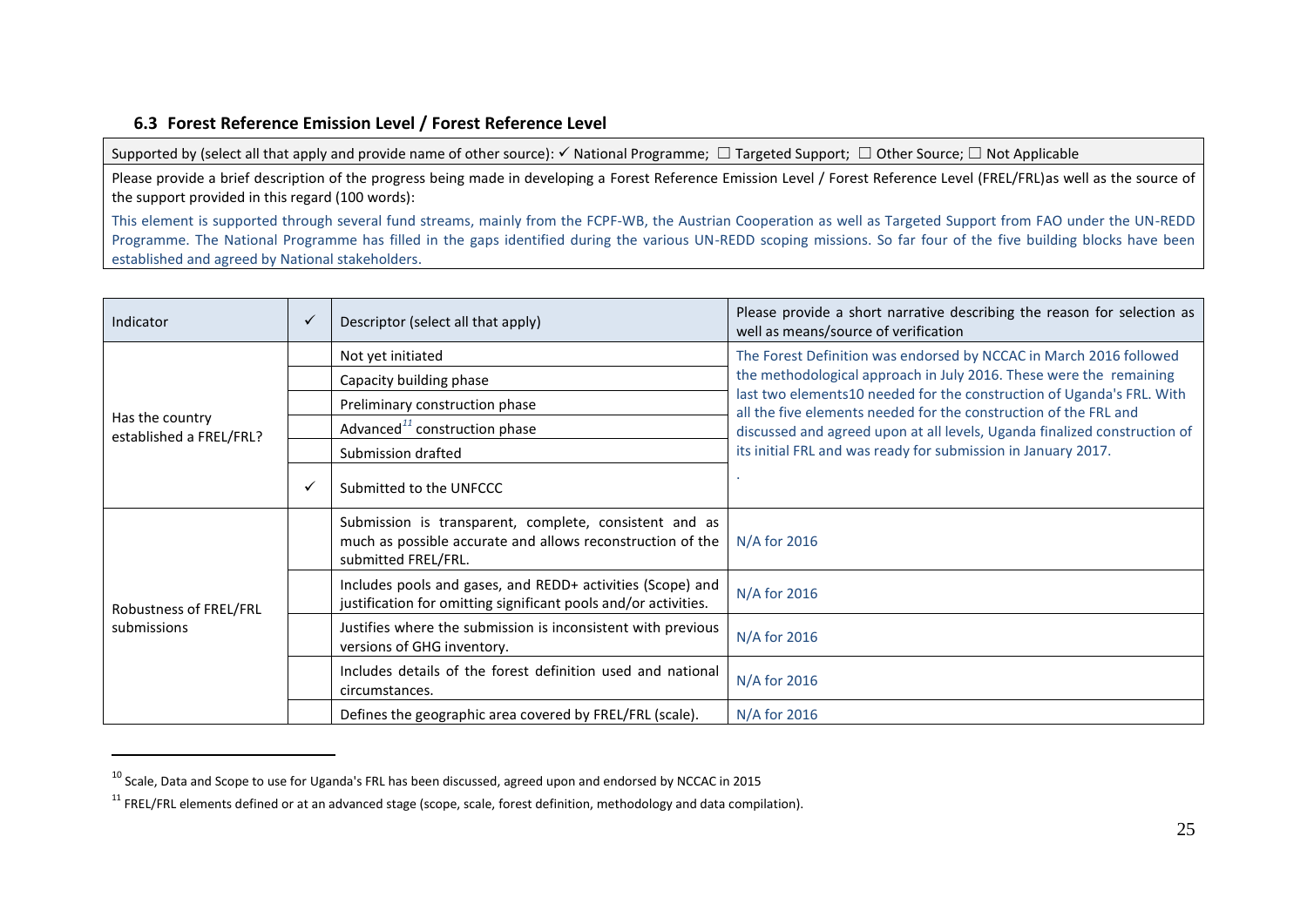## **6.4 National Forest Monitoring System**

 $\overline{\phantom{a}}$ 

Supported by (select all that apply and provide name of other source):  $\checkmark$  National Programme;  $\Box$  Targeted Support;  $\Box$  Other Source;  $\Box$  Not Applicable

Please provide a brief description of the progress being made in developing a National Forest Monitoring System (NFMS) as well as the source of the support provided in this regard (100 words):

Monitoring function: As part of the process to institutionalizing the MRV system a platform that is comprised of key data providers of forest and land category was created and known as the MRV platform. Being responsible the National Green House Gas Inventory, the Climate Change Department (CCD) within the Ministry of Water and Environment (MWE) is recognized as the lead agency. Significant steps were made towards that development of data sharing mechanisms including joint work plans, data sharing protocols and sharing of resources but a lot still to be done. Web portal scoping mission conducted in July 2016. Launch of Web portal planned is planned for 2017 after the MRV approval with input from the MRV platform and other key stakeholders. Continuous technical backstopping provided during the implementation of the current Filed inventory. Database for hosting inventory data has greatly been improved. NFA's capacity towards the development of a GHG-I for the AFOLU/LULUCF sector that meets UNFCCC continuously improved through trainings and focused group discussions with other key sectors. The National GHGI system was launched in September 2016.

| Indicator                              | $\sqrt{}$ | Descriptor (select all that apply)                                                                                                                           | Please provide a short narrative describing the reason for selection as<br>well as means of verification                                                                                                |  |
|----------------------------------------|-----------|--------------------------------------------------------------------------------------------------------------------------------------------------------------|---------------------------------------------------------------------------------------------------------------------------------------------------------------------------------------------------------|--|
| Has the country<br>established a NFMS? |           | No                                                                                                                                                           | NFA has been trained and given access to SEPAL. This will enable NFA to                                                                                                                                 |  |
|                                        |           | NFMS capacity building phase                                                                                                                                 |                                                                                                                                                                                                         |  |
|                                        |           | Preliminary construction phase                                                                                                                               | update land cover maps every two years. Time series Forest Maps for<br>Uganda have been developed i.e., 1990,2000,2005,2010 and 2015.<br>Accuracy assessment for land conversion from year 2000 to 2015 |  |
|                                        |           | Advanced <sup>12</sup> construction phase                                                                                                                    |                                                                                                                                                                                                         |  |
|                                        |           | NFMS generating preliminary information for monitoring<br>and MRV                                                                                            | accomplished in September 2016.<br>Historical data for the construction of Emission Factors (EF) of 4 forest                                                                                            |  |
|                                        |           | NFMS institutionalized and generating REDD+ monitoring<br>and MRV (satellite land monitoring system, national forest<br>inventory, greenhouse gas inventory) | strata has been captured into an SQI database. Inventory to improve on<br>current EF and to include a fifth forest strata is ongoing.                                                                   |  |
| Degree of completeness                 |           | NFMS includes a Satellite Land Monitoring System (SLMS)                                                                                                      | Skills of NFA staff to manage a SLMS have been improved and will                                                                                                                                        |  |

 $12$  NFMS elements at an advanced stage (satellite land monitoring system, national forest inventory, greenhouse gas inventory).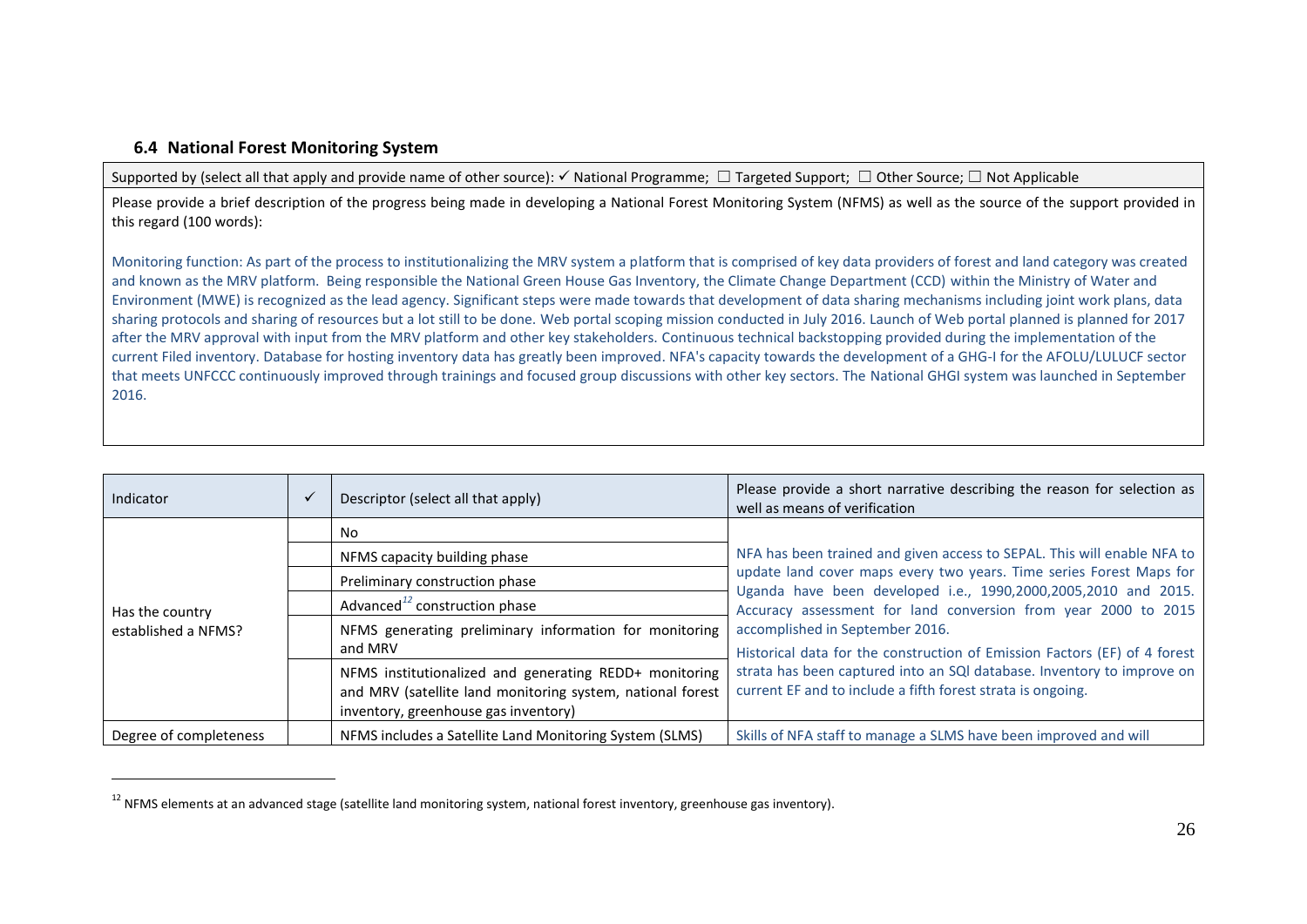| of the NFMS in UN-REDD<br>supported countries |                                                                                                                                                                                                                                             | continue to be enhanced. Facilities (internet, software, computers) are<br>in place. The capacity of NFA to continuously update Uganda's Land use<br>cover will become better.  |
|-----------------------------------------------|---------------------------------------------------------------------------------------------------------------------------------------------------------------------------------------------------------------------------------------------|---------------------------------------------------------------------------------------------------------------------------------------------------------------------------------|
|                                               | NFMS includes a National Forest Inventory (NFI)                                                                                                                                                                                             | Historical Forest Inventory data has been capture into an SQL database.<br>NFA is being supported to carry out Forest Inventories so as to improve<br>on existing EFs           |
|                                               | NFMS includes a National GHG Inventory (GHGi)                                                                                                                                                                                               | Estimation of GHG emissions will be one of the NFMS outputs                                                                                                                     |
|                                               | The NFMS is suitable for estimating anthropogenic forest-<br>related greenhouse gas emissions by sources, and removals<br>by sinks, forest carbon stocks, and forest-area changes<br>resulting from the implementation of REDD+ activities; | NFA and FSSD plan to have a system that will monitor removals and<br>sinks from forest and other land categories plus other REDD+<br>achievements.                              |
|                                               | The NFMS is consistent with Intergovernmental Panel on<br>Climate Change (IPCC) guidance and guidelines;                                                                                                                                    | All plans and works are guided by Good Forestry Practice guidelines and<br>IPCC guidelines. There is a plan to have a Web portal for easy reporting<br>and verification.        |
|                                               | The NFMS enables the assessment of different types of<br>forest in the country, including natural forest.                                                                                                                                   | EF are being developed for 5 forest strata and these are 1) Tropical High<br>Forests, 2) Degraded Tropical High Forests, 3) Woodlands, 4) Montane<br>and 5) Forest Plantations. |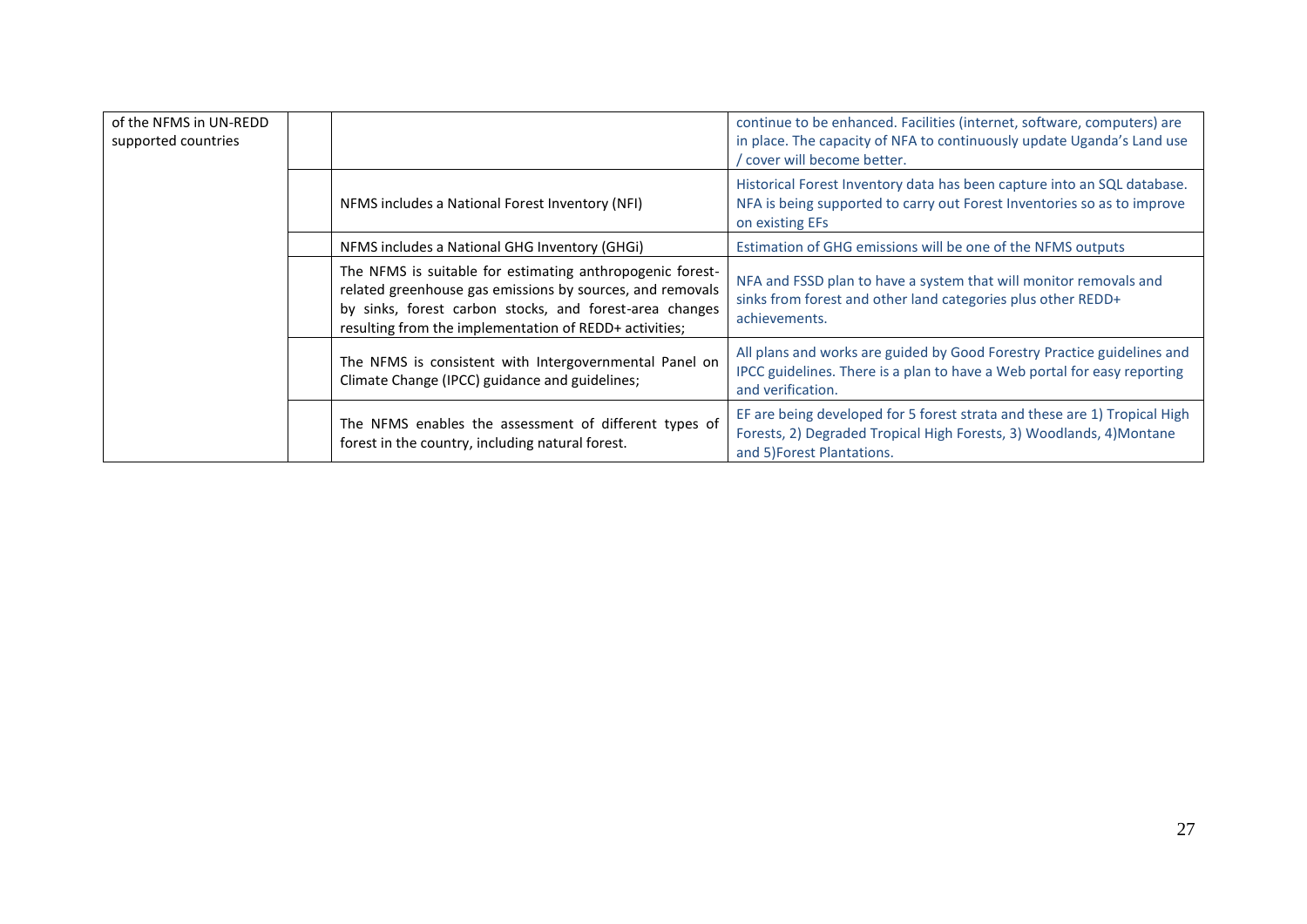## **7. Financial Delivery**

| Programme Outcome                                                                                                                                                                                                                                                   | <b>UN</b><br>Organization      | Annual<br>Expenditure <sup>13</sup> for<br>2016 (as of 31<br>Dec 2016) | Planned<br>Expenditure for<br>$2017^{14}$ | <b>Final Expenditure</b><br>for 2016 <sup>15</sup> |
|---------------------------------------------------------------------------------------------------------------------------------------------------------------------------------------------------------------------------------------------------------------------|--------------------------------|------------------------------------------------------------------------|-------------------------------------------|----------------------------------------------------|
| 1:<br>Outcome<br>A                                                                                                                                                                                                                                                  | <b>FAO</b>                     | N/A                                                                    | N/A                                       | N/A                                                |
| transformational<br>national                                                                                                                                                                                                                                        | <b>UNDP</b>                    | 205,771                                                                | 426,166                                   | 205,771                                            |
| REDD+ strategy is designed<br>through substantial multi-<br>sectorial technical and policy<br>dialogue, including robust<br>policy options and measures,<br>mainstreamed and anchored<br>national<br>development<br>in.<br>vision,<br>planning<br>and<br>framework  | <b>UNEP</b>                    | N/A                                                                    | N/A                                       | N/A                                                |
| Sub-total                                                                                                                                                                                                                                                           |                                | 205,771                                                                | 426,166                                   | 205,771                                            |
| Outcome 2: Key elements of                                                                                                                                                                                                                                          | <b>FAO</b>                     | 289,756                                                                | 268,192                                   | 289,756                                            |
| the NFMS are developed and                                                                                                                                                                                                                                          | <b>UNDP</b>                    | N/A                                                                    | N/A                                       | N/A                                                |
| related national<br>capacities<br>are strengthened                                                                                                                                                                                                                  | <b>UNEP</b>                    | N/A                                                                    | N/A                                       | N/A                                                |
| Sub-total                                                                                                                                                                                                                                                           |                                | 289,756                                                                | 268,192                                   | 289,756                                            |
| Subnational<br>3:<br>Outcome                                                                                                                                                                                                                                        | <b>FAO</b>                     | N/A                                                                    | N/A                                       | N/A                                                |
| implementation of the REDD+                                                                                                                                                                                                                                         | <b>UNDP</b>                    | N/A                                                                    | N/A                                       | N/A                                                |
| national strategy is prepared<br>and facilitated through an<br>"integrated<br>landscape<br>management"<br>approach,<br>building on a comprehensive<br>analytical<br>of<br>set<br>work,<br>engagement and capacity<br>building of stakeholders, and<br>early actions | <b>UNEP</b>                    | 121,898                                                                | 318,102                                   | 121,898                                            |
| Sub-total                                                                                                                                                                                                                                                           |                                | 121,898                                                                | 318,102                                   | 121,898                                            |
| Sub-total                                                                                                                                                                                                                                                           |                                | 617,425                                                                | 1,012,460                                 | 617,425                                            |
|                                                                                                                                                                                                                                                                     | <b>FAO</b>                     | 18,956                                                                 | 17,545                                    | 18,956                                             |
| <b>Indirect Support Costs</b>                                                                                                                                                                                                                                       | <b>UNDP</b>                    | 13,437                                                                 | 26,384                                    | 13,437                                             |
| (7% GMS)                                                                                                                                                                                                                                                            | <b>UNEP</b>                    | 8,533                                                                  | 22,267                                    | 8,533                                              |
|                                                                                                                                                                                                                                                                     | Indirect Support Costs (Total) | 40,926                                                                 | 66,196                                    | 40,926                                             |
|                                                                                                                                                                                                                                                                     | FAO (Total):                   | 289,756                                                                | 285,647                                   | 289,756                                            |
|                                                                                                                                                                                                                                                                     | UNDP (Total):                  | 205,771                                                                | 452,550                                   | 205,771                                            |
|                                                                                                                                                                                                                                                                     | UNEP (Total):                  | 121,898                                                                | 340,369                                   | 121,898                                            |
|                                                                                                                                                                                                                                                                     | <b>Grand TOTAL:</b>            | 658,351                                                                | 1,144,762                                 | 658,351                                            |

 $13$ The sum of commitments and disbursements for 2016

1

<sup>&</sup>lt;sup>14</sup>As indicated in the 2017 annual work plan.

 $15$  As indicated in the 2016 annual work plan.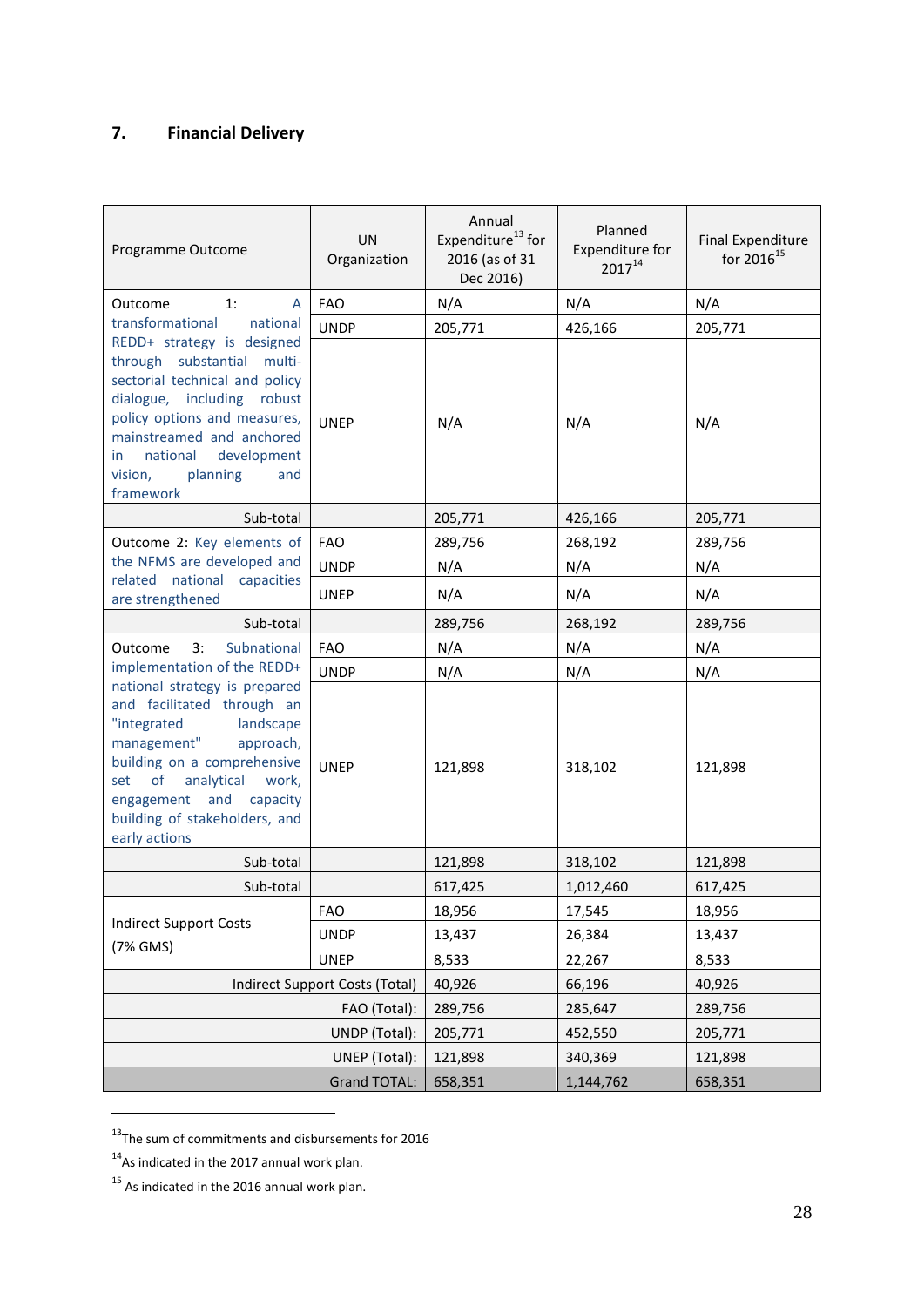## **8. Adaptive management**

## **8.1 Delays and Corrective Actions**

What delays/obstacles were encountered at country level? [150 words]

Over-all, the implementation progress for outcome 1 (UNDP) and 3 (UNEP) were behind schedule while outcome 2 (FAO) was progressing well. The following reasons were identified to explain this variability in progress:

- Multi-Donor Dynamics
	- o Having three supporting programs (FCPF, ADC and UN-REDD) came with its own complexities as each one arrived at the table with their own objectives, accounting and reporting procedures.
	- o Coordination processes amongst the 3 UN-REDD agencies means that it takes some time.
- National and Technical Capacities
	- o Due to limited number of Government Officers in the REDD+ Secretariat who are working fulltime on the REDD+ work, the National team has to share their available time amongst FCPF, UN-REDD, ADC and FIP leading to delays on the implementation of the programme.
	- o There are still challenges of facilitation e.g. mobile phone, internet connectivity, transport, etc.
	- o Delays in delivery of R-PP products supported by the FCPF that were and are required for action under Outcome 1 and 3. This implied that Policy dialogues at national level and subnational level could not progress in absence of the required information.
	- o Lack of a systematic approach for giving feedback to the work products submitted by Consultants has led to delays in the completion of some of the analytical studies.
- Bureaucratic Processes
	- o Procurement and contracting of staff is lengthy within the UN agencies which led to delayed implementation of program activities.
	- o GoU procurement processes take a long time as well and finding staff with the necessary experience and expertise is challenging in general.

Have any of the delays/obstacles been raised and/or discussed at the Programme Steering Committee meetings? [150 words]

## X Yes; ☐ No

The challenges around the delays which were part of the findings from the IMTR were presented to the Programme Steering Committee (NCCAC) during its 6th sitting on the 5th November 2016. The NCCAC meeting took note of the Internal Mid-Term Review findings made in the assessment of the UN-REDD National Programme and encouraged the Secretariat with the support of the UN Agencies to expedite the implementation of the National Programme;

The NCCAC also endorsed the request for a formal or informal no-cost extension request for the UN-REDD National Programme for Uganda for period ending 2017 to enable completion of the Programme's components. Thirdly, they endorsed the UN-REDD National Programme work plan and budget for 2017.

What are the delays/obstacles anticipated in terms of their impact on the NP? [150 words]

It is expected and anticipated that Uganda will request a 3-month no-cost extension of the project, to postpone the end date from October  $7^{th}$  2017 to December 31<sup>st</sup> 2017.

## How are these delays/obstacles being addressed? [150 words]

*No-Cost Extension*: This no-cost extension will help the UN-REDD programme complete the policy work at national level, stakeholder engagement at subnational level as well as technical assessments and studies.